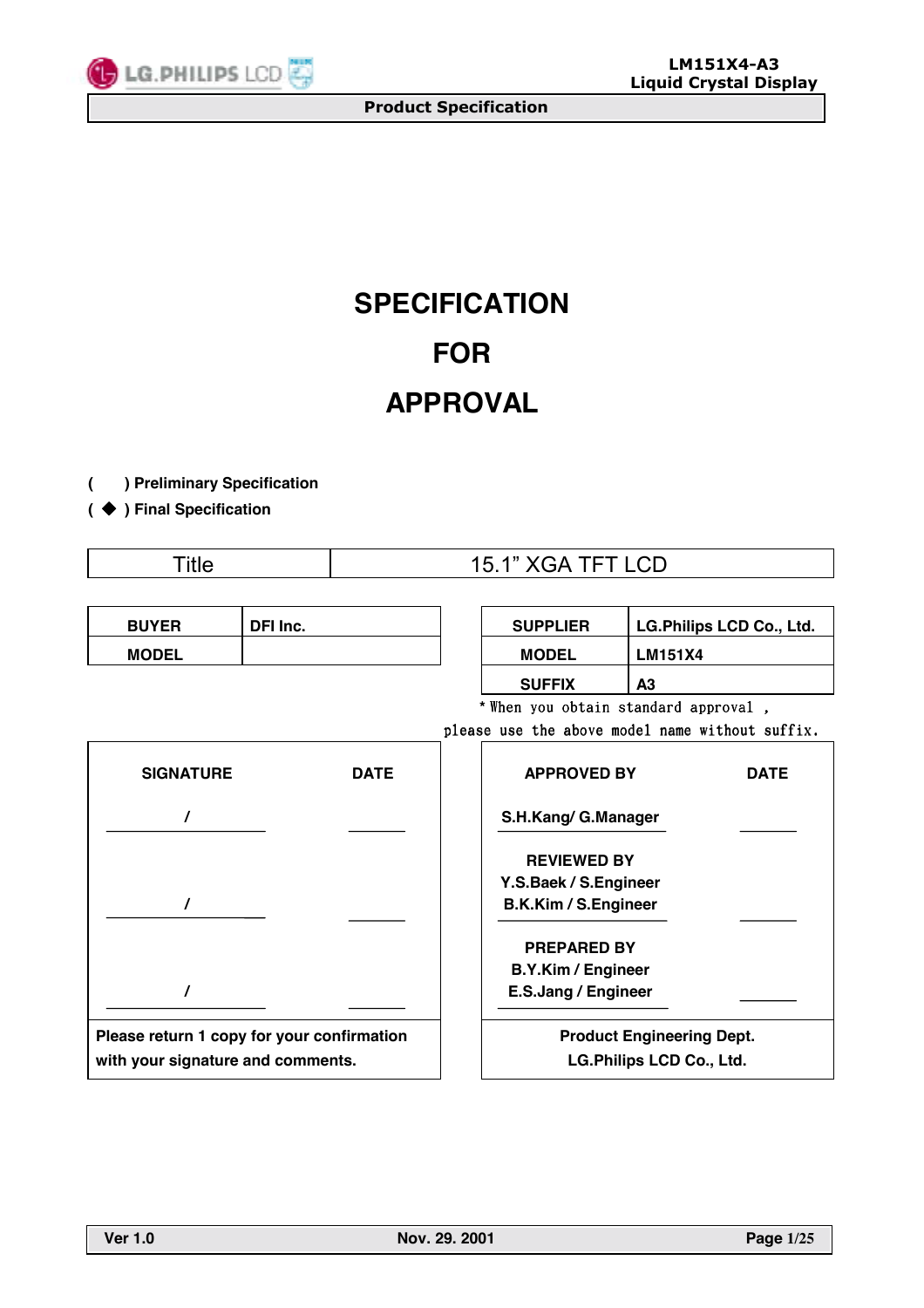

# **CONTENTS**

| NO.         | <b>ITEM</b>                         | Page           |
|-------------|-------------------------------------|----------------|
|             | <b>COVER</b>                        | 1              |
|             | <b>CONTENTS</b>                     | $\mathbf 2$    |
|             | <b>RECORD OF REVISIONS</b>          | 3              |
| 1           | <b>GENERAL DESCRIPTION</b>          | 4              |
| $\mathbf 2$ | <b>ABSOLUTE MAXIMUM RATINGS</b>     | 5              |
| 3           | <b>ELECTRICAL SPECIFICATIONS</b>    | 6              |
| $3 - 1$     | <b>ELECTRICAL CHARACTERISTICS</b>   | 6              |
| $3 - 2$     | <b>INTERFACE CONNECTIONS</b>        | $\overline{7}$ |
| $3 - 3$     | <b>SIGNAL TIMING SPECIFICATIONS</b> | 8              |
| $3 - 4$     | <b>SIGNAL TIMING WAVEFORMS</b>      | 10             |
| $3-5$       | <b>COLOR INPUT DATA REFERENCE</b>   | 11             |
| $3-6$       | <b>POWER SEQUENCE</b>               | 12             |
| 4           | <b>OPTICAL SPECIFICATIONS</b>       | 13             |
| 5           | <b>MECHANICAL CHARACTERISTICS</b>   | 17             |
| 6           | <b>RELIABILITY</b>                  | 20             |
| 7           | <b>INTERNATIONAL STANDARDS</b>      | 21             |
| $7 - 1$     | <b>SAFETY</b>                       | 21             |
| $7 - 2$     | <b>EMC</b>                          | 21             |
| 8           | <b>PACKING</b>                      | 22             |
| $8 - 1$     | <b>DESIGNATION OF LOT MARK</b>      | 22             |
| $8 - 2$     | <b>PACKING FORM</b>                 | 22             |
| 9           | <b>PRECAUTIONS</b>                  | 25             |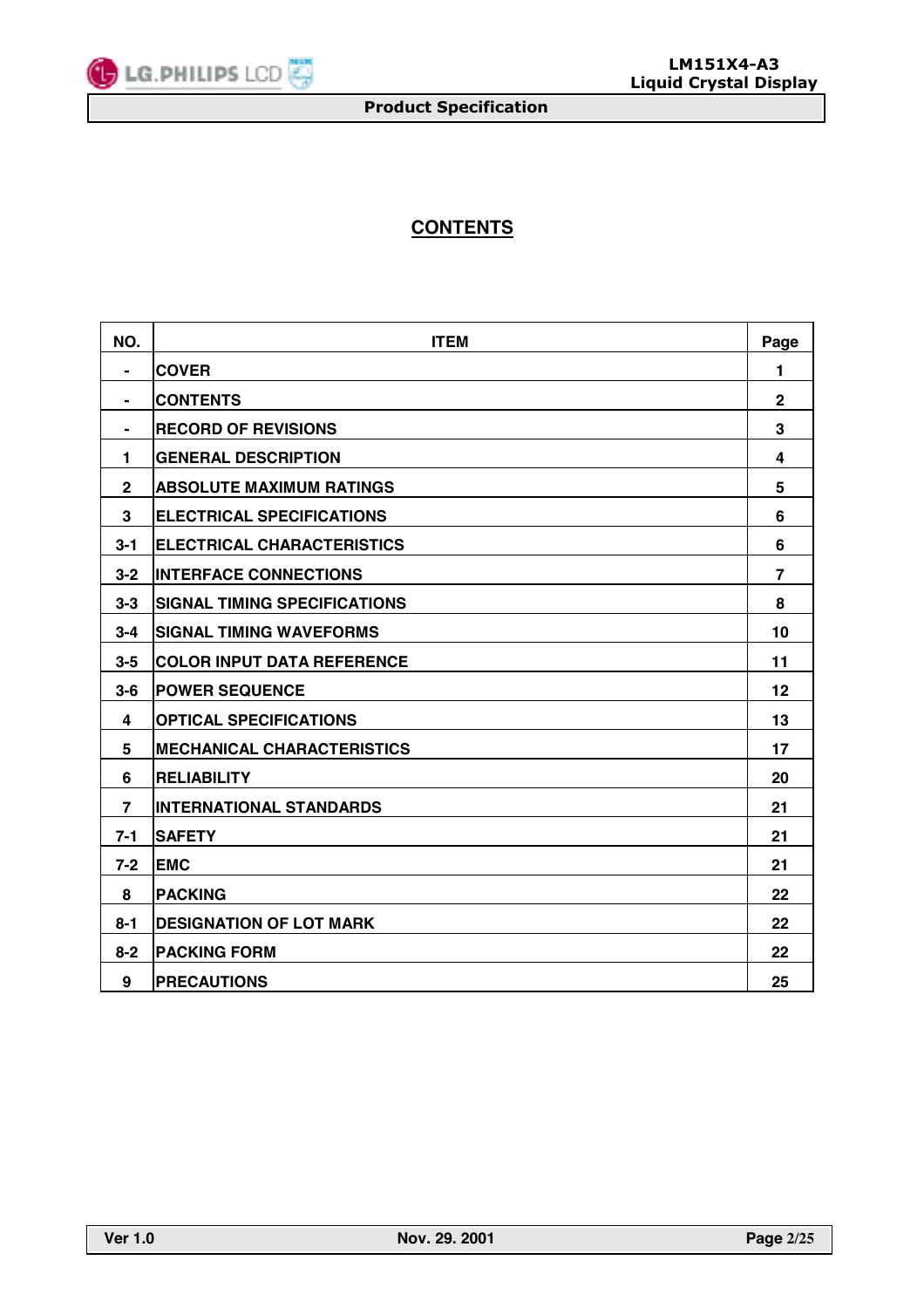

# **RECORDS OF REVISIONS**

| <b>Version No</b> | <b>Date</b> | Page   | <b>DESCRIPTION</b>                                    |
|-------------------|-------------|--------|-------------------------------------------------------|
| $0.0\,$           | DEC.14.2000 |        | First draft.                                          |
| 1.0               | FEB.01.2001 |        | Second draft.                                         |
| $1.1$             | AUG.10.2001 | $20\,$ | Changed the Reliability table.                        |
|                   |             |        | 1. Changed the High temperature & Humidity Storage.   |
|                   |             |        | 2. Changed the High temperature & Humidity Operation. |
|                   |             |        | 3. Added the Thermal Shock.                           |
|                   |             |        |                                                       |
|                   |             |        |                                                       |
|                   |             |        |                                                       |
|                   |             |        |                                                       |
|                   |             |        |                                                       |
|                   |             |        |                                                       |
|                   |             |        |                                                       |
|                   |             |        |                                                       |
|                   |             |        |                                                       |
|                   |             |        |                                                       |
|                   |             |        |                                                       |
|                   |             |        |                                                       |
|                   |             |        |                                                       |
|                   |             |        |                                                       |
|                   |             |        |                                                       |
|                   |             |        |                                                       |
|                   |             |        |                                                       |
|                   |             |        |                                                       |
|                   |             |        |                                                       |
|                   |             |        |                                                       |
|                   |             |        |                                                       |
|                   |             |        |                                                       |
|                   |             |        |                                                       |
|                   |             |        |                                                       |
|                   |             |        |                                                       |
|                   |             |        |                                                       |
|                   |             |        |                                                       |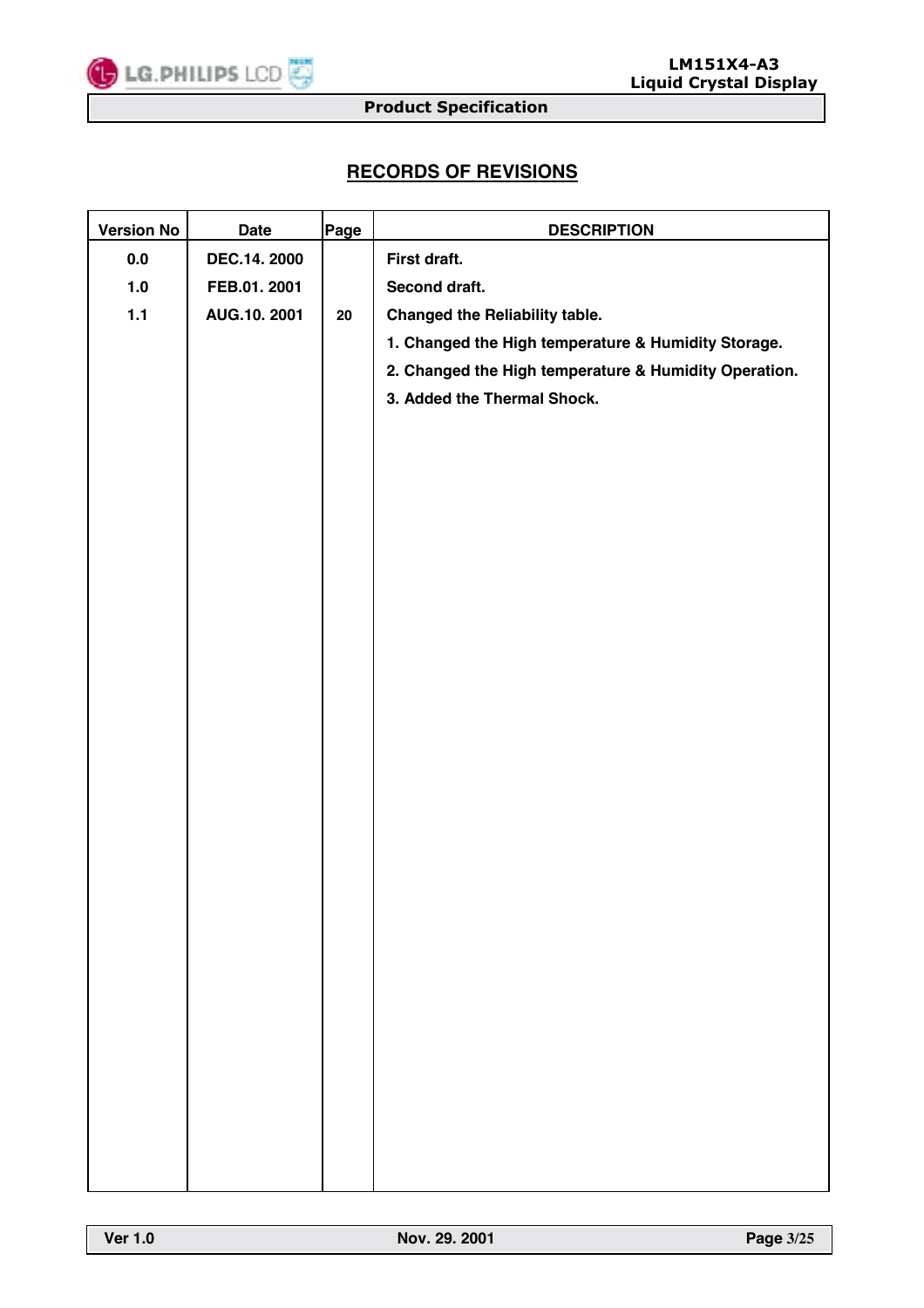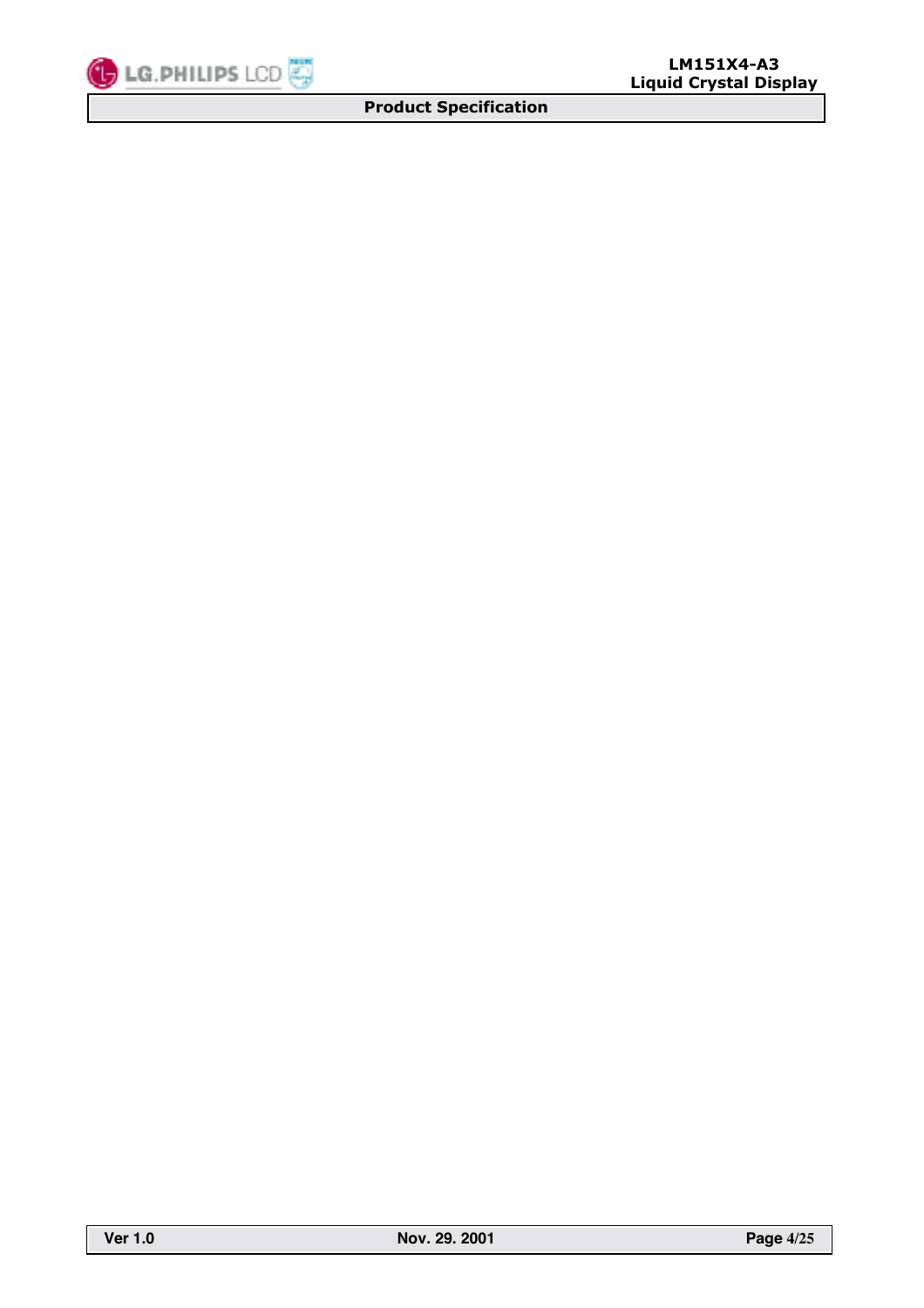# **1. General Description**

The LM151X4-A3 is a Color Active Matrix Liquid Crystal Display with an integral Cold Cathode Fluorescent Lamp(CCFL) backlight system. The matrix employs a-Si Thin Film Transistor as the active element. It is a transmissive type display operating in the normally white mode. This TFT-LCD has a 15.1 inch diagonally measured active display area with XGA resolution (768 vertical by 1024 horizontal pixel array). Each pixel is divided into Red, Green and Blue sub-pixels or dots which are arranged in vertical stripes. Gray scale or the brightness of the sub-pixel color is determined with a 6-bit gray scale signal for each dot, thus, presenting a palette of more than 262,144 colors.

The LM151X4-A3 has been designed to apply the TTL interface method.

The LM151X4-A3 LCD is intended to support applications where high brightness, wide viewing angle, high color saturation, and high color depth are very important. In combination with the vertical arrangement of the sub-pixels, the LM151X4-A3 characteristics provide an excellent flat panel display for office automation products such as monitors.



"[  $"$  |##!

## General Features

Active screen size 15.1 inches(307.2 x 230.4mm) diagonal Outline dimensions 352.0(H)  $\times$  263.5(V)  $\times$  16.0(D) mm (typ) without user connector Pixel pitch  $0.300 \text{ mm} \times 0.300 \text{ mm}$ Pixel format 1024 horiz. By 768 vert. pixels RGB stripe arrangement Color depth 6-bit, 262,144 colors Luminance, White 250  $cd/m<sup>2</sup>$  (typ) Power Consumption 1.9Watts Logic / 9.7 Watts CCFL (typ. With chess 8x6 pattern) Weight 1500g (typ) Display operating mode transmissive mode, normally white Surface treatments hard coating(3H), anti-glare treatment of the front polarizer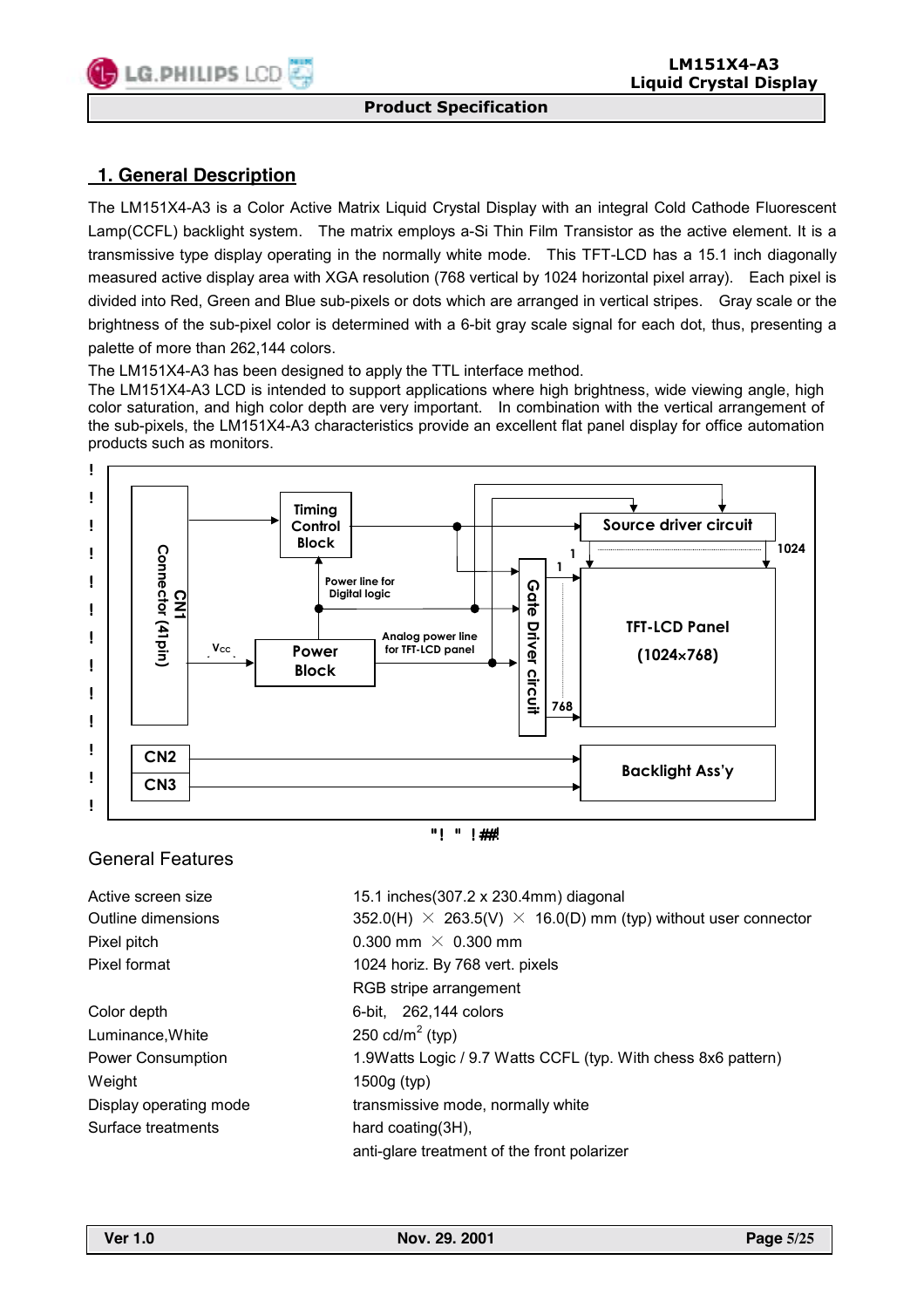

# **2. Absolute Maximum Ratings**

The following are maximum values which, if exceeded, may cause faulty operation or damage to the unit.

| Parameter                                                                                                                                                   | symbol                                                                              |                                       | Values                                       | Units                  | <b>Notes</b>              |  |  |
|-------------------------------------------------------------------------------------------------------------------------------------------------------------|-------------------------------------------------------------------------------------|---------------------------------------|----------------------------------------------|------------------------|---------------------------|--|--|
|                                                                                                                                                             |                                                                                     | Min.                                  | Max.                                         |                        |                           |  |  |
| Signal Input Voltage<br>Power Input Voltage<br><b>Operating Temperature</b><br>Storage Temperature<br><b>Operating Ambient Humidity</b><br>Storage Humidity | $\mathsf{V}_{\mathsf{CC}}$<br>OP<br>I ST<br>${\sf H}_{\sf OP}$<br>$H_{\textrm{ST}}$ | $-0.3$<br>$-0.3$<br>$-20$<br>10<br>10 | $+3.6$<br>$+3.6$<br>$+50$<br>+60<br>90<br>90 | Vdc<br>n<br>%RH<br>%RH | at 25 $\degree$ C $\pm$ 5 |  |  |

## **Table 1 ABSOLUTE MAXIMUM RATINGS**

Note: 1. Temperature and relative humidity range are shown in the figure below.

Wet bulb temperature should be 39℃ Max, and no condensation of water

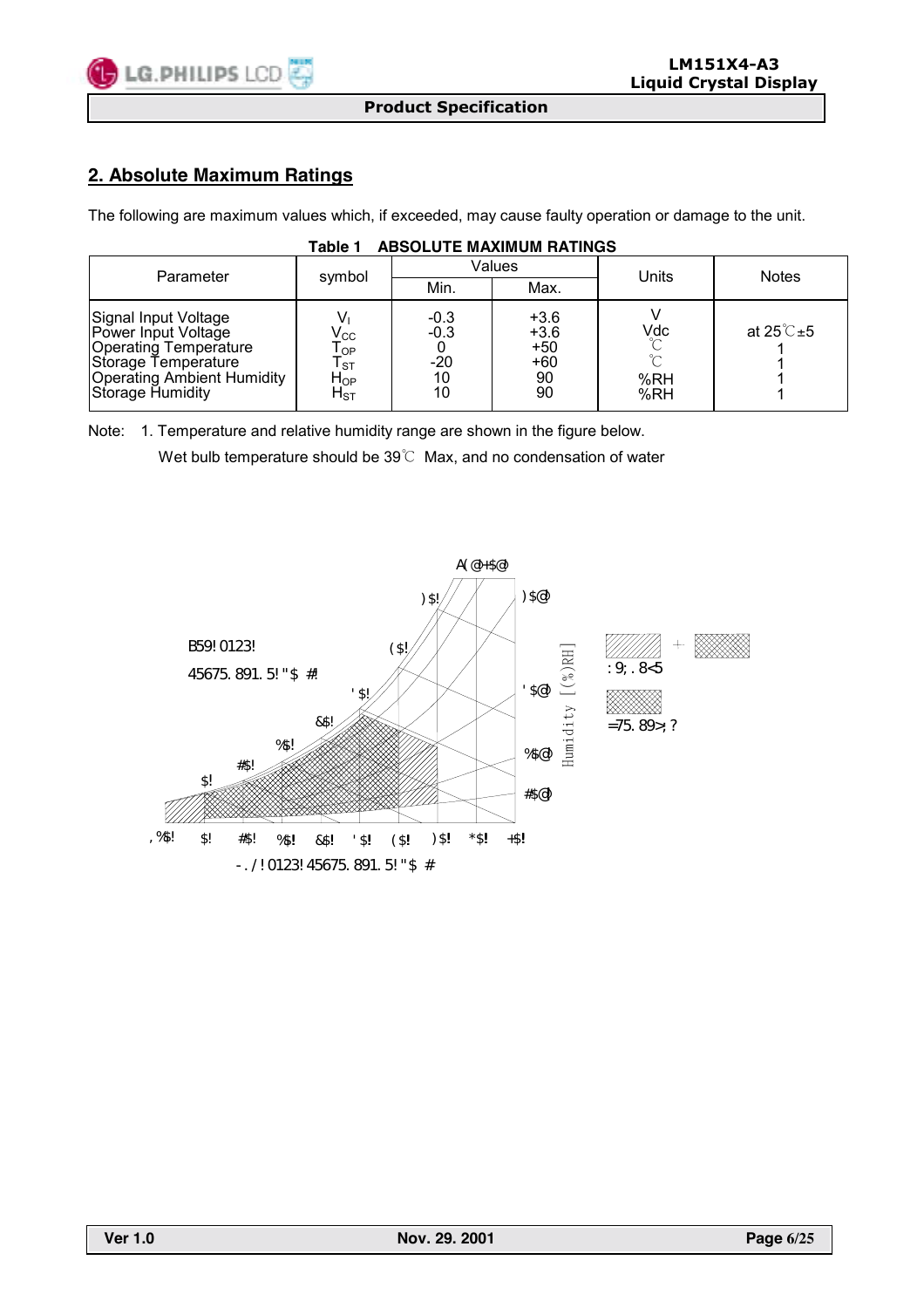## **3. Electrical Specifications**

#### **3-1. Electrical Characteristics**

The LM151X4-A3 requires two power inputs. One is employed to power the LCD electronics and to drive the TFT array and liquid crystal. The second input which powers the CCFL, is typically generated by an inverter. The inverter is an external unit to the LCD.

| ι αυισ Ζ<br>LLLUTNUAL UHANAUTLNIJHUJ. |                            |        |                   |          |                             |                |  |
|---------------------------------------|----------------------------|--------|-------------------|----------|-----------------------------|----------------|--|
| Parameter                             | Symbol                     |        | Values            |          |                             | <b>Notes</b>   |  |
|                                       |                            | Min.   | Typ.              | Max.     | Units                       |                |  |
| MODULE:                               |                            |        |                   |          |                             |                |  |
| Power Supply Input Voltage            | $\rm V_{CC}$               | 3.0    | 3.3               | 3.6      | Vdc                         |                |  |
| Power Supply Input Current            | $I_{\rm CC}$               |        | 550               | 665      | mA                          |                |  |
| <b>Power Consumption</b>              | $P_C$                      |        | 1.9               | 3.3      | Watts                       |                |  |
| Input Data Logic Voltage              | V <sub>I</sub>             | 3.0    | 3.3               | 3.6      | Vdc                         |                |  |
| Rush current                          | <b>I</b> RUSH              |        |                   | 2.5      | A                           | $\overline{2}$ |  |
|                                       |                            |        |                   |          |                             |                |  |
| LAMP                                  |                            |        |                   |          |                             |                |  |
| <b>Operating Voltage</b>              | $\mathsf{V}_{\mathsf{BL}}$ |        | 585(9mA) 605(8mA) | 720(3mA) | $\mathsf{V}_{\mathsf{RMS}}$ | 3              |  |
| <b>Operating Current</b>              | I <sub>BL</sub>            | 3.0    | 8.0               | 9.0      | mA                          |                |  |
| <b>Established Starting Voltage</b>   | $V_{BS}$                   |        |                   |          |                             | 4              |  |
| at $25^\circ\text{C}$                 |                            |        |                   | 1020     | $\mathsf{V}_{\mathsf{RMS}}$ |                |  |
| at $0^{\circ}$                        |                            |        |                   | 1400     | V <sub>RMS</sub>            |                |  |
| <b>Operating Frequency</b>            | $\mathsf{f}_{\mathsf{BL}}$ | 30     | 50                | 60       | kHz                         | 5              |  |
| <b>Power Consumption</b>              | $P_{BL}$                   |        | 9.7               | 10.6     | Watts                       | 6              |  |
| <b>Discharge Stabilization Time</b>   | $\mathsf{T}_\mathsf{S}$    |        |                   | 3        | <b>Minutes</b>              |                |  |
| Life Time                             |                            | 30,000 |                   |          | <b>Hrs</b>                  | 8              |  |
|                                       |                            |        |                   |          |                             |                |  |

#### **Table 2 ELECTRICAL CHARACTERISTICS:**

**Note** 1. The specified current and power consumption are under the V<sub>CC</sub> = 3.3V, 25<sup>°</sup>C, fv = 60Hz condition whereas full black pattern is displayed and fv is the frame frequency.

- 2. The duration of rush current is about 20ms.
- 3. The variance of the voltage is  $\pm 10\%$ .
- 4. The voltage above  $V_{BS}$  should be applied to the lamps for more than 1 second for start-up. Otherwise, the lamps may not be turned on.

 5. The output of the inverter must have symmetrical (negative and positive) voltage waveform and symmetrical current waveform.(Unsymmetrical ratio is less than 10%) Please do not use the inverter which has unsymmetrical voltage and unsymmetrical current and spike wave. Lamp frequency may produce interference with horizontal synchronous frequency and as a result this may cause beat on the display. Therefore lamp frequency shall be as away as possible from the horizontal synchronous frequency and from its harmonics in order to prevent interference.

- 6. The lamp power consumption shown above does not include loss of external inverter. The usedlamp current is the lamp typ current.
- 7. Let's define the brightness of the lamp after being lighted for 5 minutes as 100%.
- $T<sub>s</sub>$  is the time required for the brightness of the center of the lamp to be not less than 95%.
- The usedlamp current is the lamp typ current.
- 8. The life time is determined as the time at which brightness of lamp is 50% compared to that of initial value at the typical lamp current on condition of continuous operating at  $25 \pm 2^{\circ}$ .
- **Note.** The design of the inverter must have specifications for the lamp in LCD Assembly.

 The performance of the Lamp in LCM, for example life time or brightness, is extremely influenced by the characteristics of the DC-AC Inverter. So all the parameters of an inverter should be carefully designed so as not to produce too much leakage current from high-voltage output of the inverter.

When you design or order the inverter, please make sure unwanted lighting caused by the mismatch of the lamp and the inverter(no lighting, flicker, etc) never occurs. When you confirm it, the LCD Assembly should be operated in the same condition as installed in your instrument.

**Note.** Do not attach a conducting tape to lamp connecting wire. If the lamp wire attach to conducting tape, TFT-LCD Module have a low luminance and the inverter has abnormal action because leakage current

occurs between lamp wire and conducting tape.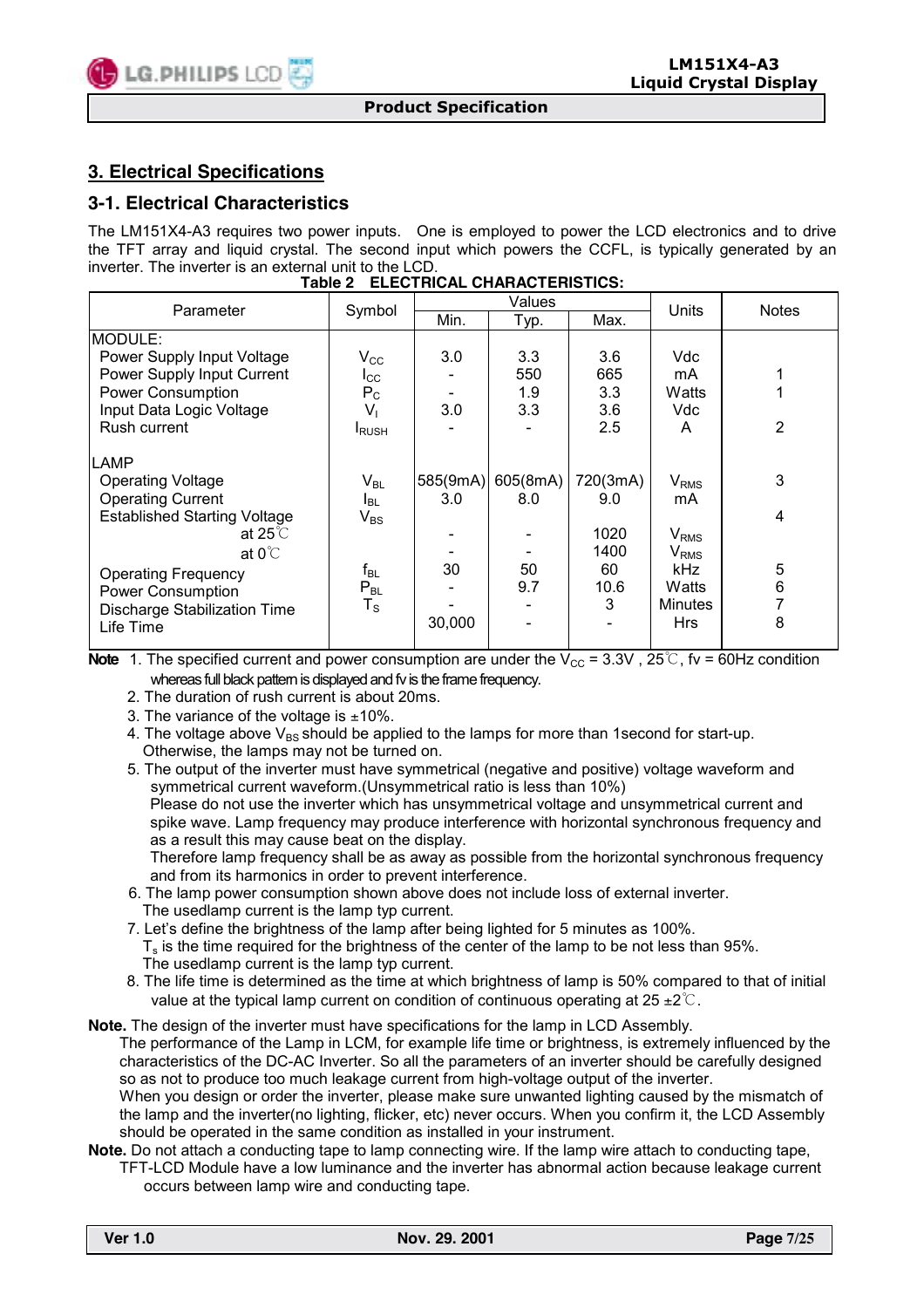## **3-2. Interface Connections**

This LCD employs three interface connections, a 41 pin connector is used for the module electronics and two connectors, a three pin connector, are used for the integral backlight system.

The electronics interface connector is a model DF9B-41P-1V manufactured by Hirose, and Mating Connector is a model DF9-41S-1V manufactured by Hirose. The pin configuration for the connector is shown in the table below

| Pin | Symbol                     | Description                              | Pin            | Symbol       | Description                                |
|-----|----------------------------|------------------------------------------|----------------|--------------|--------------------------------------------|
| 1   | <b>GND</b>                 | System Ground.<br>Note 1                 | $\overline{2}$ | <b>DCLK</b>  | Data Input Clock                           |
| 3   | <b>GND</b>                 | <b>System Ground</b>                     | 4              | $H_{sync}$   | H <sub>svnc</sub> . Horizontal Sync Signal |
| 5   | $V_{sync}$                 | V <sub>sync</sub> . Vertical Sync Signal | 6              | <b>GND</b>   | System Ground                              |
| 7   | <b>GND</b>                 | <b>System Ground</b>                     | 8              | <b>GND</b>   | <b>System Ground</b>                       |
| 9   | R0                         | Red data 0 (LSB)                         | 10             | R1           | Red data 1                                 |
| 11  | R <sub>2</sub>             | Red data 2                               | 12             | <b>GND</b>   | System Ground                              |
| 13  | R <sub>3</sub>             | Red data 3                               | 14             | R4           | Red data 4                                 |
| 15  | R <sub>5</sub>             | Red data 5 (MSB)                         | 16             | <b>GND</b>   | System Ground                              |
| 17  | <b>GND</b>                 | <b>System Ground</b>                     | 18             | <b>GND</b>   | System Ground                              |
| 19  | G0                         | Green data 0 (LSB)                       | 20             | G1           | Green data 1                               |
| 21  | G <sub>2</sub>             | Green data 2                             | 22             | <b>GND</b>   | System Ground                              |
| 23  | G3                         | Green data 3                             | 24             | G4           | Green data 4                               |
| 25  | G <sub>5</sub>             | Green data 5 (MSB)                       | 26             | <b>GND</b>   | System Ground                              |
| 27  | <b>GND</b>                 | <b>System Ground</b>                     | 28             | <b>GND</b>   | <b>System Ground</b>                       |
| 29  | B0                         | Blue data 0 (LSB)                        | 30             | B1           | Blue data 1                                |
| 31  | B <sub>2</sub>             | Blue data 2                              | 32             | <b>GND</b>   | System Ground                              |
| 33  | B <sub>3</sub>             | Blue data 3                              | 34             | B4           | Blue data 4                                |
| 35  | B5                         | Blue data 5 (MSB)                        | 36             | <b>GND</b>   | System Ground                              |
| 37  | DE                         | Data Enable Signal                       | 38             | $V_{\rm CC}$ | Power Supply for LCD Module                |
| 39  | $\mathsf{V}_{\mathsf{CC}}$ | Power Supply for LCD Module              | 40             | $V_{\rm CC}$ | Power Supply for LCD Module                |
| 41  | $\rm V_{CC}$               | Power Supply for LCD Module              |                |              |                                            |

**Table 4 MODULE CONNECTOR PIN CONFIGURATION** 

Notes: 1. All GND(ground) pins should be connected together and to Vss which should also be connected to the LCD's metal frame.

2. All  $V_{\text{CC}}$ (power input) pins should be connected together.

| <b>TOP SIDE</b>    |              |                         | PIN 1         |                  |
|--------------------|--------------|-------------------------|---------------|------------------|
|                    |              |                         |               | PIN <sub>2</sub> |
|                    |              |                         |               |                  |
|                    |              | <b>Back SIDE OF LCM</b> |               |                  |
| <b>BOTTOM SIDE</b> | $\downarrow$ |                         |               | п                |
|                    |              |                         | <b>PIN 41</b> | <b>PIN 40</b>    |

 The backlight interface connector is a model BHR-03VS-1, manufactured by JST. The mating connector part number is SM02(8.0)B-BHS-1-TB, manufactured by JST, or equivalent. The pin configuration for the connector is shown in the table below.

| Pin | Svmbol | Description            | Notes |
|-----|--------|------------------------|-------|
|     | HV     | Lamp power input(High) |       |
|     | ΝC     | No connect             |       |
|     |        | Lamp power input(Low)  |       |

Notes: 1. The input power terminal (High) is colored pink.

2. The lamp power terminal (Low) is colored white.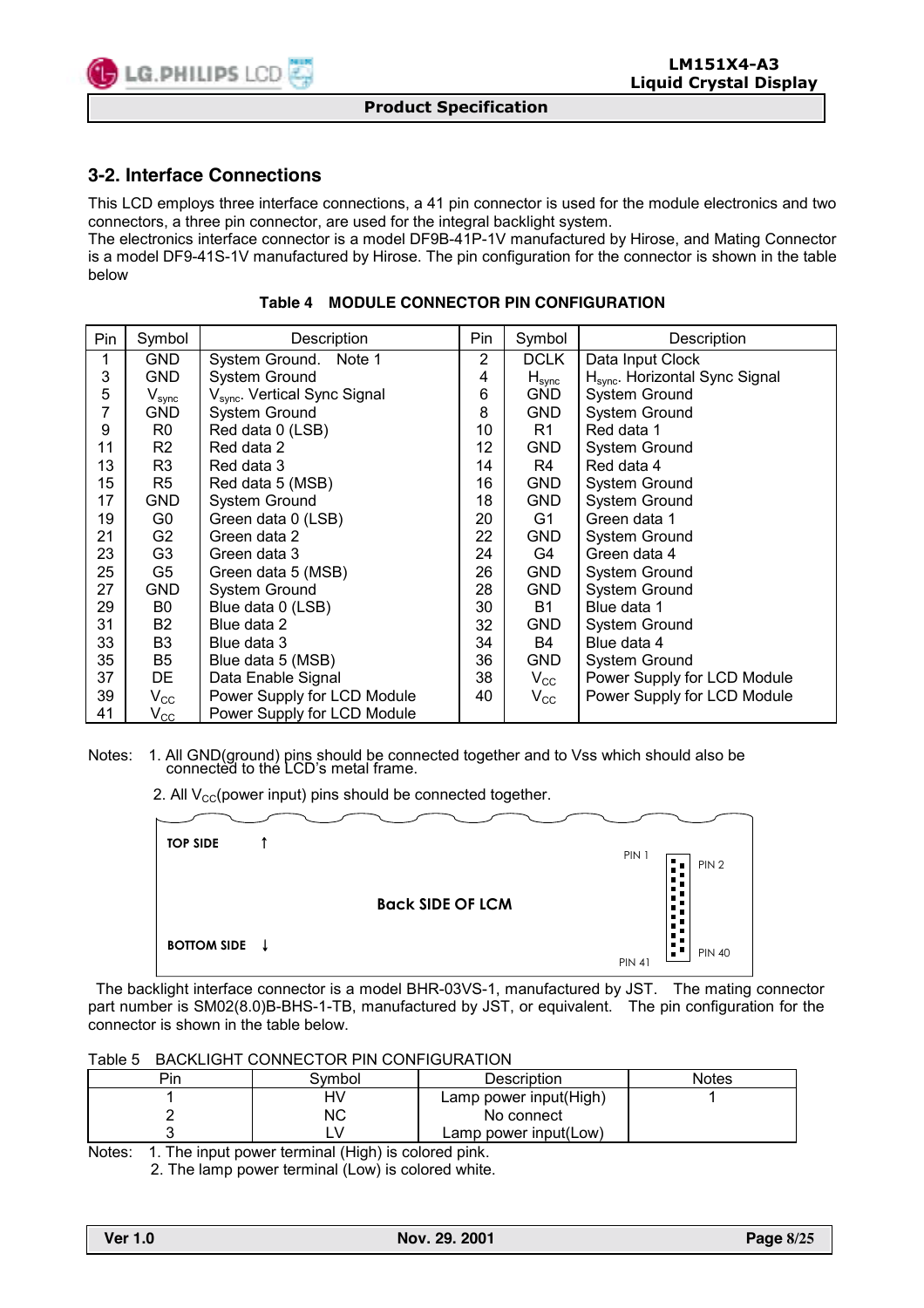## **3-3. Signal Timing Specifications**

This is the signal timing required at the input of the User connector. All of the interface signal timing should be satisfied with the following specifications for it's proper operation.

| <b>Table 6 Timing Table</b> |                                  |                          |                           |                              |                          |                                |                                                   |  |
|-----------------------------|----------------------------------|--------------------------|---------------------------|------------------------------|--------------------------|--------------------------------|---------------------------------------------------|--|
|                             | <b>ITEM</b>                      | <b>SYMBOL</b>            | MIN.                      | TYP.                         | MAX.                     | <b>UNIT</b>                    | <b>NOTE</b>                                       |  |
|                             | Frequency                        | $f_{CLK}$                | 50                        | 65                           | 78.75                    | Mhz                            |                                                   |  |
| <b>Dclk</b>                 | Width-Low                        | t <sub>wcL</sub>         | 0.45                      | 0.5                          | 0.55                     | $t_{CLK}$                      |                                                   |  |
|                             | Width-High                       | $t_{\text{WCH}}$         | 0.45                      | 0.5                          | 0.55                     | $t_{\scriptstyle\textrm{CLK}}$ |                                                   |  |
|                             | Duty                             | $\overline{\phantom{0}}$ | 0.45                      | 0.5                          | 0.55                     |                                |                                                   |  |
|                             | Period                           | $t_{HP}$                 |                           | 20.7                         |                          | $\mu$ S                        |                                                   |  |
| Hsync                       |                                  |                          | 1048                      | 1344                         | 1360                     |                                | Note 1                                            |  |
|                             | Width                            | $t_{WH}$                 | 8                         | 136                          | 240                      | $t_{CLK}$                      |                                                   |  |
|                             | Period                           | $t_{VP}$                 | 771                       | 806                          | 840                      | $t_{HP}$                       |                                                   |  |
| Vsync                       | Frequency                        | $f_V$                    | 60                        | 60                           | 75                       | Hz                             | Note 2                                            |  |
|                             | Width                            | $t_{\rm WV}$             | 1                         | 6                            | $\frac{1}{2}$            | $t_{HP}$                       |                                                   |  |
|                             | Horizontal<br><b>Back Porch</b>  | $t_{\sf HBP}$            | 8                         | 160                          | -                        |                                |                                                   |  |
|                             | Horizontal<br>Valid              | $t_{HV}$                 | 1024                      | 1024                         | 1024                     |                                |                                                   |  |
|                             | Horizontal<br><b>Front Porch</b> | $t_{\text{HFP}}$         | 8                         | 24                           |                          | $t_{CLK}$                      |                                                   |  |
|                             | Horizontal<br><b>Blank</b>       |                          | 24                        | 320                          | $t_{HP} - t_{HV}$        |                                | $tWH + tHBP + tHFP$                               |  |
| <b>DE</b><br>(Data          | Vertical<br><b>Back Porch</b>    | $t_{VBP}$                | 1                         | 29                           |                          |                                |                                                   |  |
| Enable)                     | Vertical<br>Valid                | $t_{VV}$                 | 768                       | 768                          | 768                      |                                |                                                   |  |
|                             | Vertical<br><b>Front Porch</b>   | $t_{\rm VFP}$            | 1                         | 3                            |                          |                                |                                                   |  |
|                             | Vertical<br><b>Blank</b>         |                          | 3                         | 38                           | $t_{VP} - t_{VV}$        |                                | $t_{\text{WV}} + t_{\text{VBP}} + t_{\text{VFP}}$ |  |
|                             | Set up time                      | $t_{SI}$                 | $\ensuremath{\mathsf{3}}$ | $\overline{\phantom{a}}$     |                          | ns                             |                                                   |  |
|                             | Hold time                        | $t_{\rm HI}$             | $\mathbf{3}$              | $\overline{\phantom{a}}$     | $\overline{\phantom{a}}$ | ns                             |                                                   |  |
| <b>DATA</b>                 | Set up time                      | $t_{SD}$                 | 3                         | $\qquad \qquad \blacksquare$ | $\overline{\phantom{0}}$ | ns                             |                                                   |  |
|                             | Hold time                        | $t_{HD}$                 | 3                         | $\qquad \qquad \blacksquare$ | $\overline{\phantom{0}}$ | ns                             |                                                   |  |
|                             | Hsync-clock phase difference     | thc                      | $t_{CLK}$ -10             | $\blacksquare$               | twcL                     | ns                             |                                                   |  |
|                             | Hsync-Vsync phase difference     | thv                      | $\frac{1}{2}$             | $\overline{\phantom{a}}$     | tHP-tWH                  | ns                             |                                                   |  |

Note 1. Do not change the Hsync period in vertical valid range, because LCM use the Hsync to control inner signals.

2. In case of lower frequency, the deterioration of display quality, flicker etc may be occurred.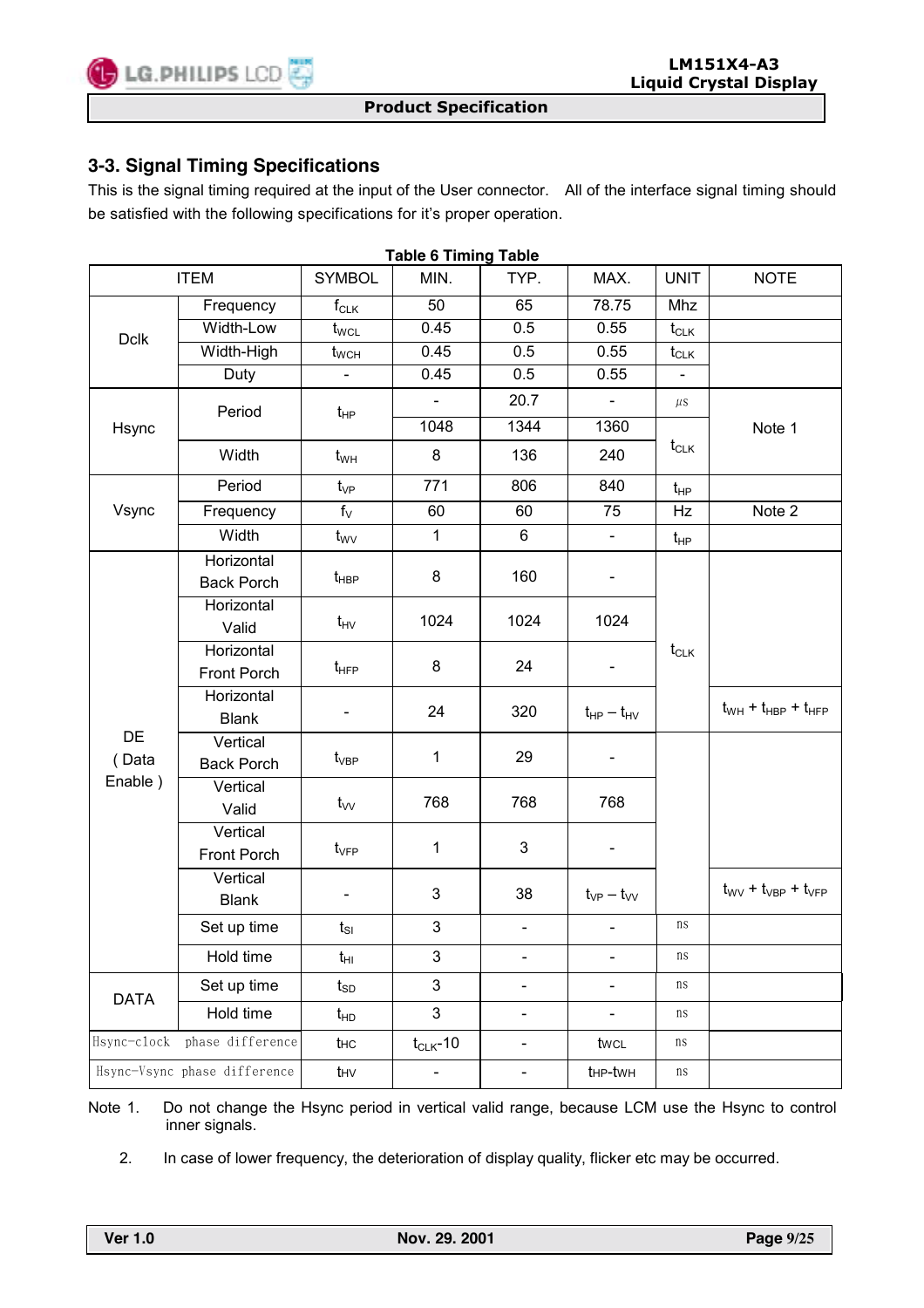

# **3-4. Signal Timing Waveforms**

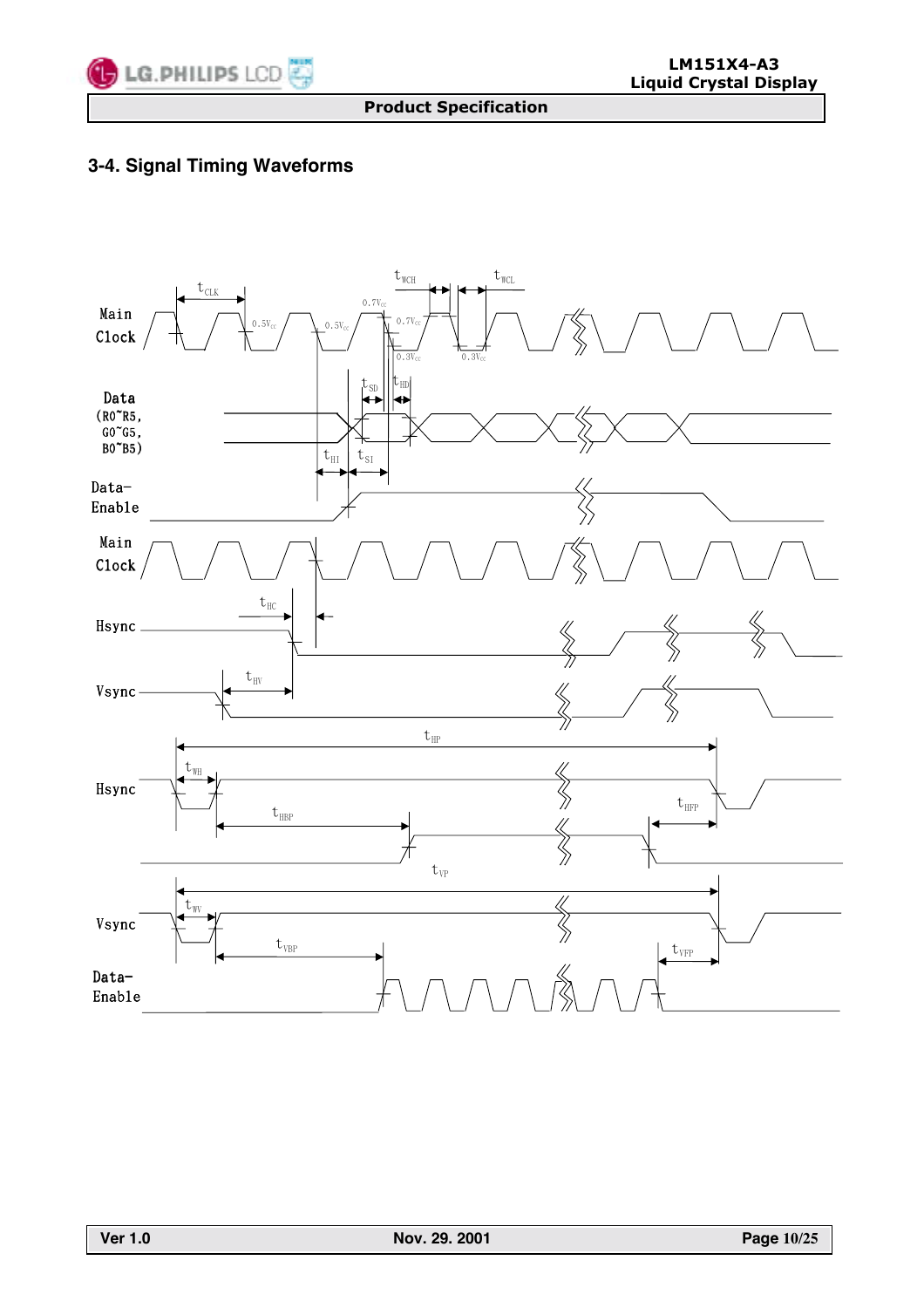## **3-5. Color Input Data Reference**

The brightness of each primary color(red, green and blue) is based on the 6-bit gray scale data input for the color; the higher the binary input, the brighter the color. The table below provides a reference for color versus data input.

|  |  |  | <b>Table 8 COLOR DATA REFERENCE</b> |
|--|--|--|-------------------------------------|
|--|--|--|-------------------------------------|

|              |                 |               | Input Color Data |                |                               |                |                |                |                 |                |                 |             |                 |                     |                 |             |                |                   |             |                 |
|--------------|-----------------|---------------|------------------|----------------|-------------------------------|----------------|----------------|----------------|-----------------|----------------|-----------------|-------------|-----------------|---------------------|-----------------|-------------|----------------|-------------------|-------------|-----------------|
| Color        |                 |               |                  |                |                               | Red            |                |                |                 |                |                 | Green       |                 |                     |                 |             |                | <b>Blue</b>       |             |                 |
|              |                 |               | <b>MSB</b>       |                |                               |                |                | LSB            | <b>MSB</b>      |                |                 |             |                 | <b>LSB</b>          | <b>MSB</b>      |             |                |                   |             | <b>LSB</b>      |
|              |                 |               | R <sub>5</sub>   | R <sub>4</sub> | R <sub>3</sub>                | R <sub>2</sub> | R <sub>1</sub> | $\overline{R}$ | $\overline{G5}$ | G4             | $\overline{G3}$ | G2          | $\overline{G1}$ | $\overline{G}$      | $\overline{B5}$ | <b>B4</b>   | B <sub>3</sub> | B <sub>2</sub>    | <b>B1</b>   | $\overline{B0}$ |
|              | <b>Black</b>    |               | $\mathbf 0$      | $\mathbf 0$    | 0                             | $\mathbf 0$    | $\mathbf 0$    | $\mathbf 0$    | $\mathbf 0$     | $\overline{0}$ | $\pmb{0}$       | $\mathbf 0$ | $\mathbf 0$     | $\mathbf 0$         | $\mathbf 0$     | $\pmb{0}$   | $\mathbf 0$    | $\mathbf 0$       | $\mathbf 0$ | 0               |
|              | Red(63)         |               | 1                | 1              | 1                             | 1              | 1              | 1              | 0               | 0              | 0               | 0           | 0               | 0                   | 0               | 0           | 0              | 0                 | 0           | 0               |
|              | Green(63)       |               | 0                | 0              | 0                             | 0              | 0              | 0              | 1               | 1              | 1               | 1           | 1               | 1                   | 0               | 0           | 0              | 0                 | 0           | 0               |
| <b>Basic</b> | <b>Blue(63)</b> |               | 0                | 0              | 0                             | 0              | 0              | 0              | 0               | 0              | 0               | 0           | 0               | 0                   | 1               | 1           | 1              | 1                 | 1           | 1               |
| Colors       | Cyan            |               | 0                | 0              | 0                             | 0              | 0              | 0              | 1               | 1              | 1               | 1           | 1               | 1                   | 1               | 1           | 1              | 1                 | 1           | 1               |
|              | Magenta         |               |                  | 1              | 1                             | 1              | 1              | 1              | 0               | 0              | 0               | 0           | 0               | 0                   | 1               | 1           | 1              | 1                 | 1           | 1               |
|              | Yellow          |               |                  | 1              | 1                             | 1              | 1              | 1              | 1               | 1              | 1               | 1           | 1               | 1                   | 0               | 0           | 0              | 0                 | 0           | 0               |
|              | White           |               | 1                | 1              | 1                             | 1              | 1              | 1              | 1               | 1              | 1               | 1           | 1               | 1                   | 1               | 1           | 1              | 1                 | 1           | 1               |
|              | Red(0)          | Dark          | 0                | 0              | 0                             | 0              | 0              | 0              | $\mathbf 0$     | $\mathbf 0$    | 0               | $\mathbf 0$ | 0               | 0                   | 0               | 0           | 0              | 0                 | 0           | $\mathbf 0$     |
|              | Red(1)          |               | 0                | 0              | 0                             | 0              | 0              | 1              | 0               | 0              | 0               | 0           | 0               | 0                   | 0               | 0           | 0              | 0                 | 0           | 0               |
|              | Red(2)          |               | 0                | 0              | 0                             | 0              | 1              | 0              | 0               | 0              | 0               | 0           | 0               | 0                   | 0               | 0           | 0              | 0                 | 0           | 0               |
| Red          |                 |               |                  | t              |                               |                |                |                | ÷               |                | İ               |             |                 | $\ddot{\cdot}$      |                 |             |                |                   | ٠           |                 |
|              | Red(61)         |               | 1                | 1              | 1                             | 1              | 0              | 1              | 0               | 0              | 0               | 0           | 0               | 0                   | 0               | 0           | 0              | 0                 | 0           | 0               |
|              | Red(62)         |               | 1                | 1              | 1                             | 1              | 1              | 0              | 0               | 0              | 0               | 0           | 0               | 0                   | 0               | 0           | 0              | 0                 | 0           | 0               |
|              | Red(63)         | <b>Bright</b> | 1                | 1              | 1                             | 1              | 1              | 1              | $\mathbf 0$     | 0              | 0               | 0           | 0               | 0                   | 0               | 0           | 0              | 0                 | 0           | 0               |
|              | Green(0)        | Dark          | 0                | 0              | 0                             | 0              | $\mathbf 0$    | 0              | 0               | 0              | 0               | 0           | 0               | 0                   | 0               | $\mathbf 0$ | 0              | $\Omega$          | 0           | 0               |
|              | Green(1)        |               | 0                | 0              | 0                             | 0              | 0              | 0              | 0               | 0              | 0               | 0           | 0               | 1                   | 0               | 0           | 0              | 0                 | 0           | 0               |
|              | Green(2)        |               | 0                | 0              | 0                             | 0              | 0              | 0              | 0               | 0              | 0               | 0           | 1               | 0                   | 0               | 0           | 0              | 0                 | 0           | 0               |
| Green        | Green(61)       |               | 0                | ÷<br>0         | $\blacksquare$<br>0           | ä,<br>0        |                | 0              | İ<br>1          | 1              | 1               | ä,<br>1     | 0               | $\ddot{\cdot}$<br>1 | 0               |             | ٠<br>0         | ä,<br>$\mathbf 0$ | ٠<br>0      |                 |
|              | Green(62)       |               | 0                | 0              | 0                             | 0              | 0<br>0         | 0              | 1               | 1              | 1               | 1           | 1               | 0                   | 0               | 0<br>0      | 0              | 0                 | 0           | 0<br>0          |
|              | Green(63)       | <b>Bright</b> | 0                | 0              | 0                             | 0              | 0              | $\mathbf 0$    | 1               | 1              | 1               | 1           | 1               | 1                   | 0               | 0           | $\mathbf 0$    | 0                 | 0           | 0               |
|              | Blue(0)         | Dark          | 0                | 0              | 0                             | 0              | 0              | 0              | $\mathbf 0$     | $\mathbf 0$    | 0               | 0           | 0               | 0                   | 0               | 0           | 0              | 0                 | 0           | 0               |
|              | Blue(1)         |               | 0                | 0              | 0                             | 0              | 0              | 0              | 0               | 0              | 0               | 0           | 0               | 0                   | 0               | 0           | 0              | 0                 | 0           | 1               |
|              | Blue(2)         |               | 0                | 0              | 0                             | 0              | 0              | 0              | 0               | 0              | 0               | 0           | 0               | 0                   | 0               | 0           | 0              | 0                 | 1           | 0               |
| <b>Blue</b>  |                 |               |                  | ÷              |                               |                |                |                | İ               |                |                 |             |                 |                     |                 |             |                |                   |             |                 |
|              | <b>Blue(61)</b> |               | 0                | 0              | $\overline{\phantom{a}}$<br>0 | 0              | 0              | 0              | 0               | 0              | ٠<br>0          | 0           | $\cdot$<br>0    | ٠<br>0              | 1               | 1           | 1              | 1                 | 0           | 1               |
|              | <b>Blue(62)</b> |               | 0                | 0              | 0                             | 0              | 0              | 0              | 0               | 0              | 0               | 0           | 0               | 0                   | 1               | 1           | 1              | 1                 | 1           | 0               |
|              | Blue(63)        | <b>Bright</b> | 0                | 0              | 0                             | 0              | 0              | 0              | 0               | 0              | 0               | 0           | 0               | 0                   | 1               | 1           | 1              | 1                 | 1           |                 |

Note 1. Define of gray scale

 Color(n) : n indicates gray scale level. Higher n means brighter level.

2. Data : "1" – High, "0" – Low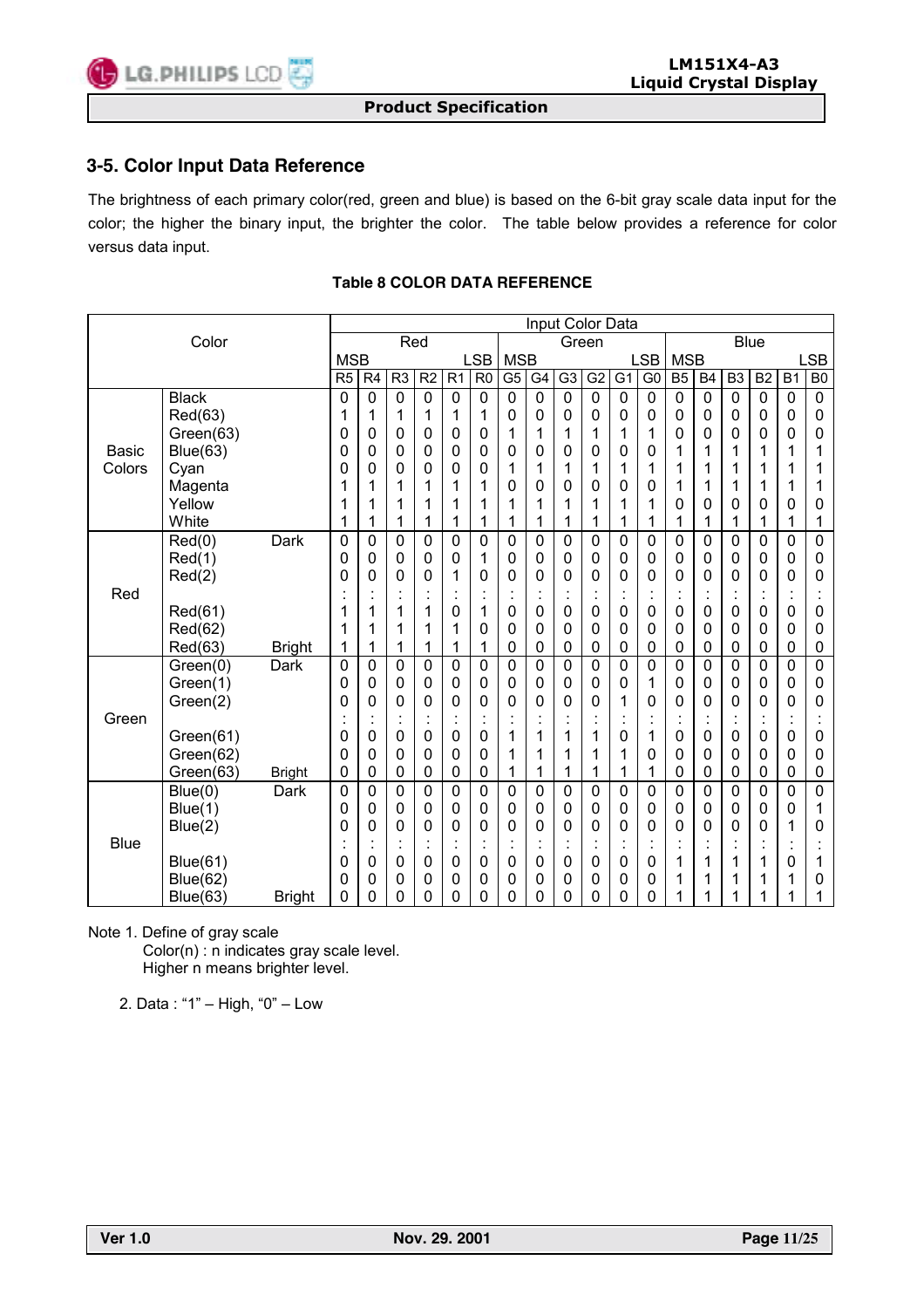

## **3-6. Power Sequence**



| Parameter                                | Min.                               | Values<br>yp. | Max.                 | Units                                   |
|------------------------------------------|------------------------------------|---------------|----------------------|-----------------------------------------|
| $\mathbf{F}_{2}$<br>3.<br>ا 5<br>6<br>Г, | 0.01<br>300<br>300<br>0.01<br>0.01 |               | 20<br>50<br>50<br>20 | ms<br>ms<br>ms<br>ms<br>ms<br>ms<br>sec |

**Notes:** 1. Please avoid floating state of interface signal at invalid period.

2. When the interface signal is invalid, be sure to pull down the power supply for LCD  $V_{CC}$  to 0V.

3. Lamp power must be turn on after power supply for LCD and interface signal are valid.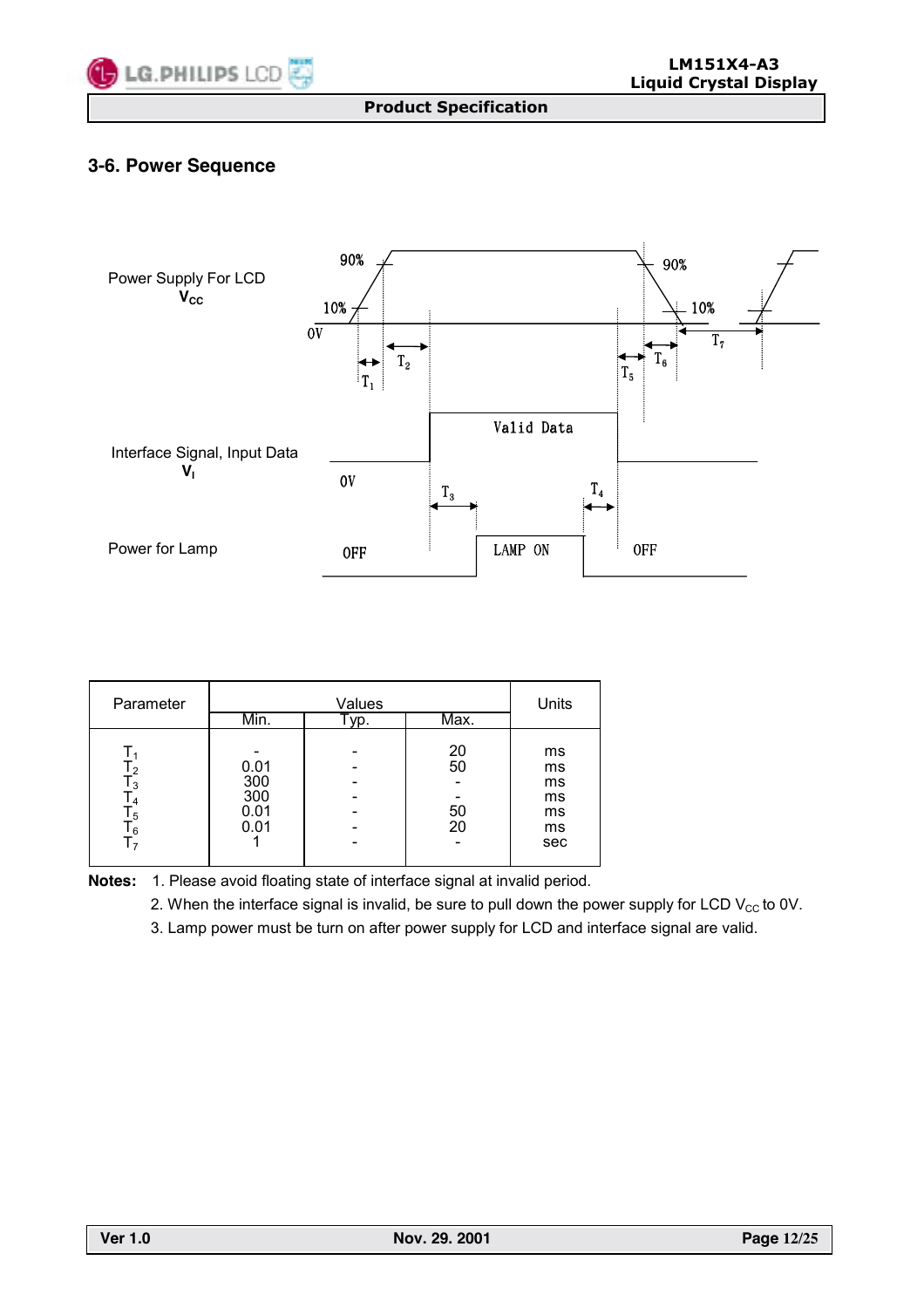

# **3-7. V<sub>cc</sub> Dip Condition**



 $2)V_{CC}$   $<$  2.0V

 $V_{CC}$ -dip conditions should also follow the Power On/Off conditions for supply voltage.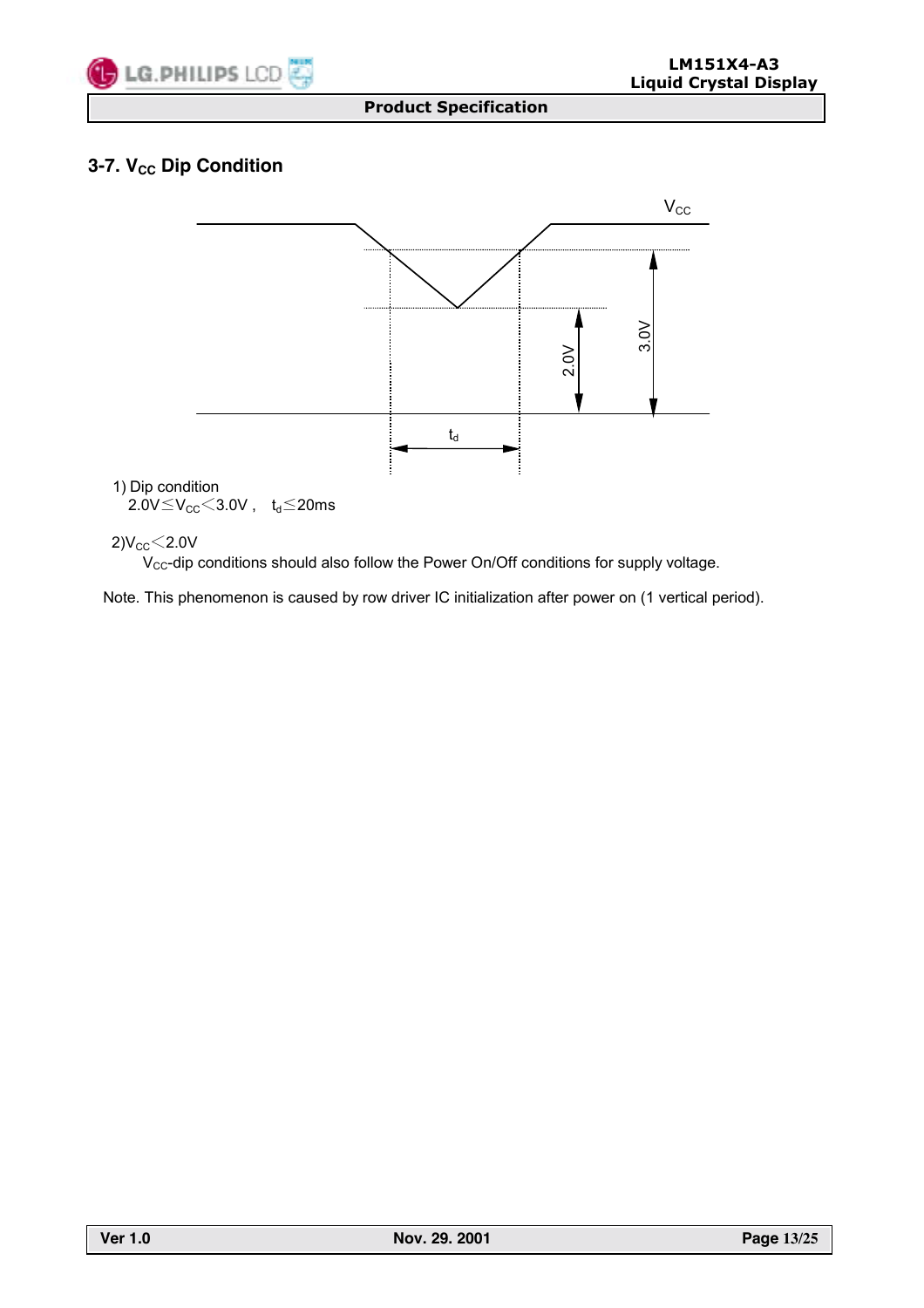

# **4. Optical Specifications**

 Optical characteristics are determined after the unit has been 'ON' and stable for approximately 30 minutes in a dark environment at 25℃. The values specified are at an approximate distance 50cm from the LCD surface at a viewing angle of  $\Phi$  and  $\Theta$  equal to 0°.

FIG .1 presents additional information concerning the measurement equipment and method.



Table 9 OPTICAL CHARACTERISTICS

( Ta=25℃, Vcc=5.0V,  $f_V$  =60Hz, Dclk=32.5MHz,  $I_{BL}$ =8mA)

| Parameter                                                                                                                                         | Symbol                                                     |                                  | Values                           |                                  | Units           | <b>Notes</b>   |
|---------------------------------------------------------------------------------------------------------------------------------------------------|------------------------------------------------------------|----------------------------------|----------------------------------|----------------------------------|-----------------|----------------|
|                                                                                                                                                   |                                                            | Min.                             | Typ.                             | Max.                             |                 |                |
| <b>Contrast Ratio</b>                                                                                                                             | <b>CR</b>                                                  | 250                              | 300                              |                                  |                 | 1              |
| Surface Luminance, white                                                                                                                          | Lsw                                                        | 200                              | 250                              |                                  | $\text{cd/m}^2$ | $\overline{2}$ |
| <b>Surface Luminance Variation</b>                                                                                                                | Lsv                                                        |                                  |                                  | 1.3                              |                 | 3              |
| Luminance Uniformity(TCO'99)                                                                                                                      | $L_{R}$                                                    |                                  |                                  | 1.7                              |                 | 4              |
| Response Time<br><b>Rise Time</b><br>Decay Time                                                                                                   | Tr<br>$Tr_R$<br>$Tr_D$                                     |                                  | 45<br>10<br>35                   | 60<br>15<br>45                   | ms              | 5              |
| <b>CIE Color Coordinates</b>                                                                                                                      |                                                            |                                  |                                  |                                  |                 |                |
| Red<br>Green                                                                                                                                      | $X_{R}$<br><b>y</b> <sub>R</sub><br>$X_G$                  | 0.610<br>0.310<br>0.275          | 0.640<br>0.340<br>0.305          | 0.670<br>0.370<br>0.335          |                 |                |
| <b>Blue</b><br>White                                                                                                                              | УG<br>$X_{R}$<br>Ув<br>x <sub>W</sub>                      | 0.580<br>0.110<br>0.085<br>0.283 | 0.610<br>0.140<br>0.115<br>0.313 | 0.640<br>0.170<br>0.145<br>0.343 |                 |                |
| <b>Viewing Angle</b><br>by $CR \ge 5$                                                                                                             | <b>y</b> <sub>w</sub>                                      | 0.299                            | 0.329                            | 0.359                            |                 | 6              |
| x axis, right ( $\Phi = 0^{\circ}$ )<br>x axis, left( $\Phi$ =180°)<br>y axis, up( $\Phi$ =90°)<br>y axis, down ( $\Phi = 270^{\circ}$ )          | $\varDelta$ r<br>$\Delta$ 1<br>$\Delta$ u<br>$\varDelta$ d | 70<br>70<br>50<br>55             | 75<br>75<br>55<br>60             |                                  | degree,         |                |
| by $CR \ge 10$<br>x axis, right ( $\Phi = 0^{\circ}$ )<br>x axis, left( $\Phi$ =180°)<br>y axis, up( $\Phi$ =90°)<br>y axis, down ( $\Phi$ =270°) | $\Delta r$<br>$\Delta1$<br>$\varDelta$ u<br>$\Delta d$     | 55<br>55<br>40<br>40             | 60<br>60<br>45<br>45             |                                  |                 |                |
| Gamma Value(reference value)                                                                                                                      |                                                            |                                  | 2.2                              |                                  |                 | $\overline{7}$ |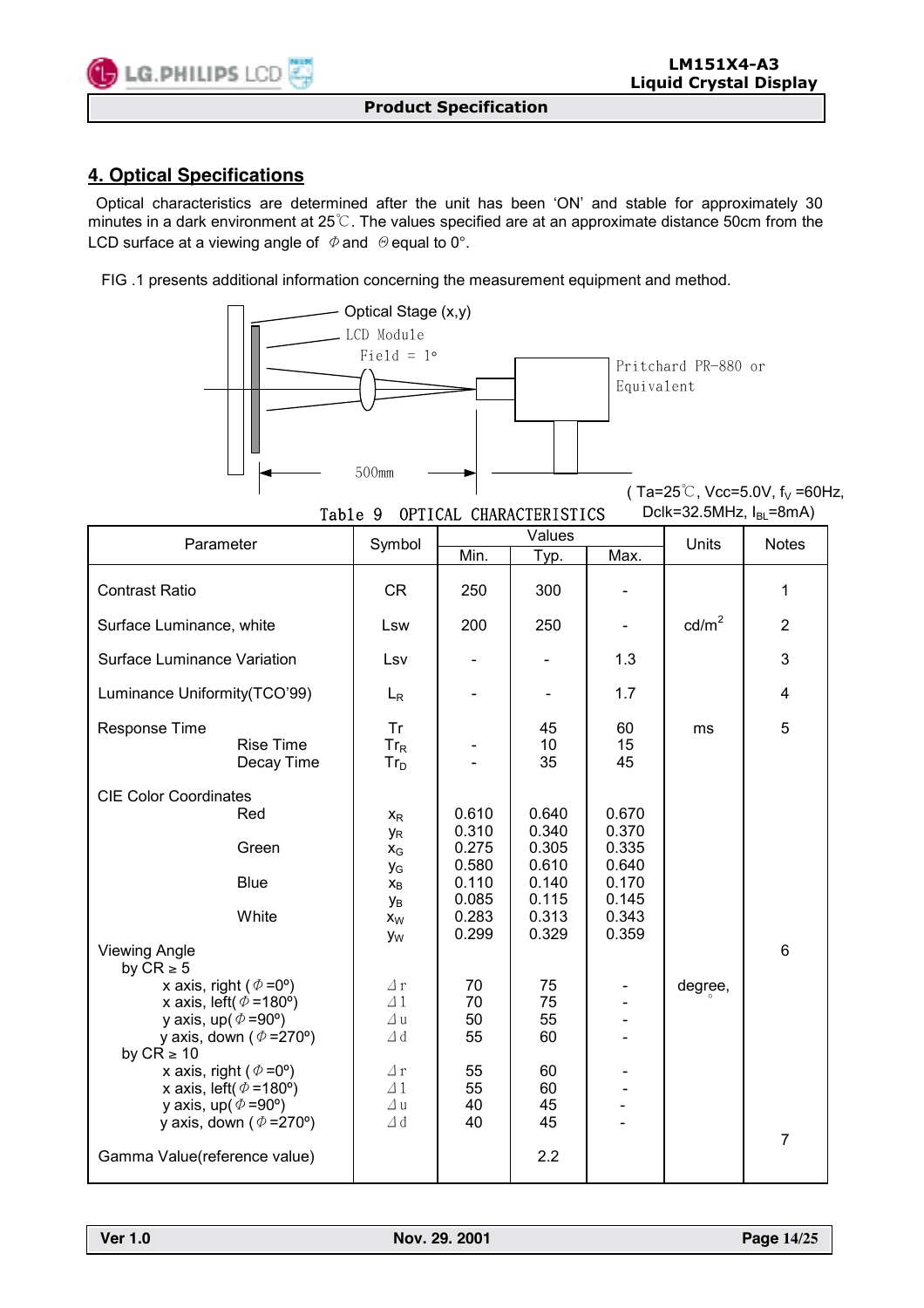

#### **Notes :**

1**.** Contrast Ratio (CR) is defined mathematically as :

$$
CR = \frac{Surface \ Luminance \ with \ all \ white \ pixels}{Surface \ Luminance \ with \ all \ black \ pixels}
$$

- 2. The Luminance Lsw is the luminance value at center point with full white screen.
- 3. The variation in surface Luminances, Lsv is defined as :

Maximum  $(B_1, B_2, \ldots, B_5)$ Minimum  $(B_1, B_2, \ldots, B_5)$ 

Where B1 to B5 are the Luminance with all pixels displaying white at 5 locations.



4. TCO' 99 Certification Requirements and test methods for environmental labelling of Displays [Flat] Report No.2 ( X1.5.2 Luminance Uniformity)

$$
L_{R} = ((L_{max, +30 \deg.} / L_{min, +30 \deg.}) + (L_{max, -30 \deg.} / L_{min, -30 \deg.})) / 2
$$

5. The response time is defined as the following figure and shall be measured by switching the input signal for "black" and "white".

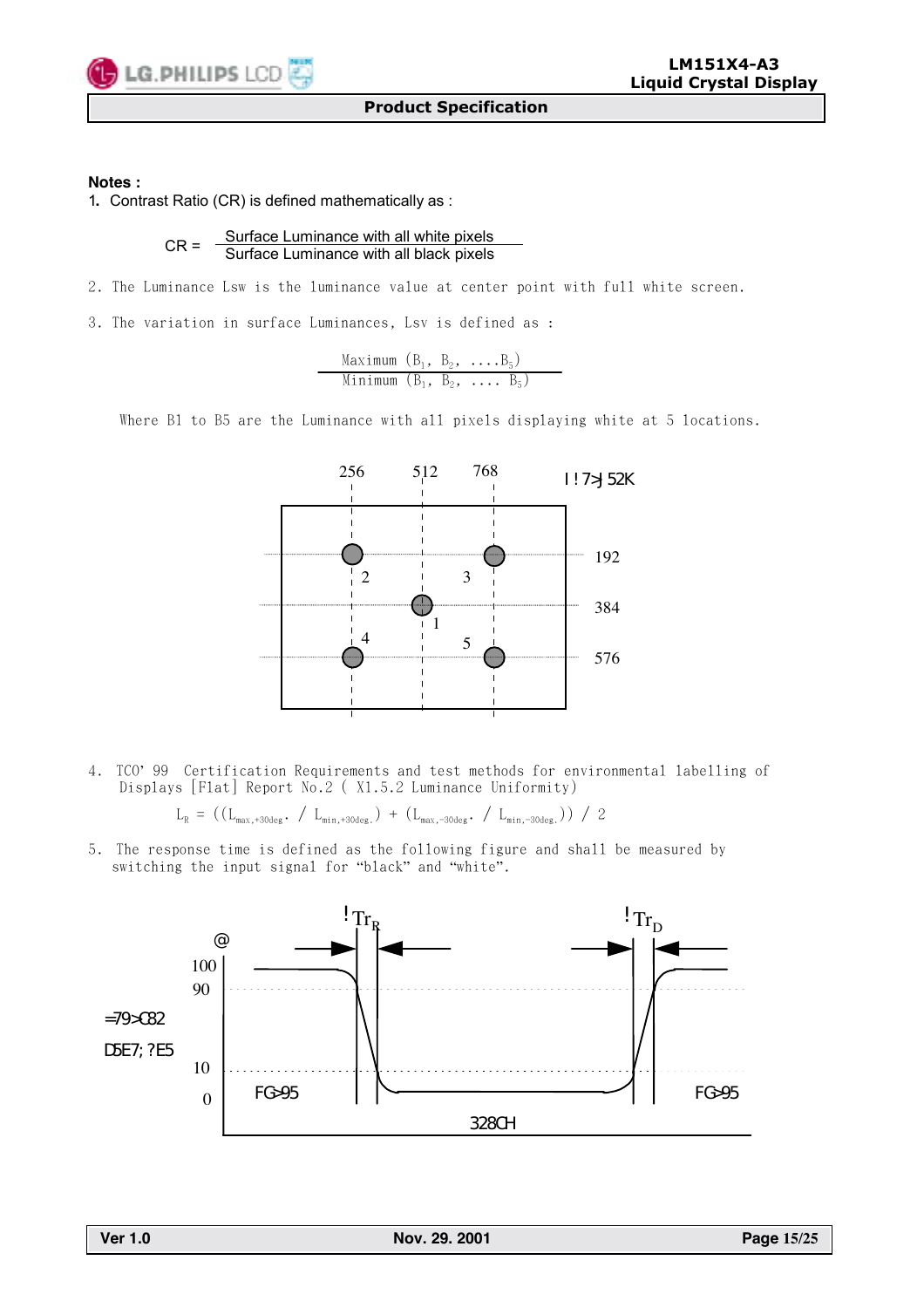

6. Viewing angle is the angle at which the contrast ratio is greater than 5 and 10. First of all, Viewing Angle by CR ≥ 10 should be control



7. Gray Scale specification is as following.

|                |                | Relative Brightness(%) |        |  |  |
|----------------|----------------|------------------------|--------|--|--|
| n              | Gs(S)          | typical                | Remark |  |  |
| $\mathbf 0$    | $\mathbf 0$    | 0.28                   |        |  |  |
| 1              | $\overline{7}$ | 1.25                   |        |  |  |
| $\overline{2}$ | 15             | 4.09                   |        |  |  |
| $\mathbf{3}$   | 23             | 9.72                   |        |  |  |
| $\overline{4}$ | 31             | 19.5                   |        |  |  |
| 5              | 39             | 34.2                   |        |  |  |
| $\,6$          | 47             | 54.8                   |        |  |  |
| $\overline{7}$ | 55             | 79.6                   |        |  |  |
| 8              | 63             | 100                    |        |  |  |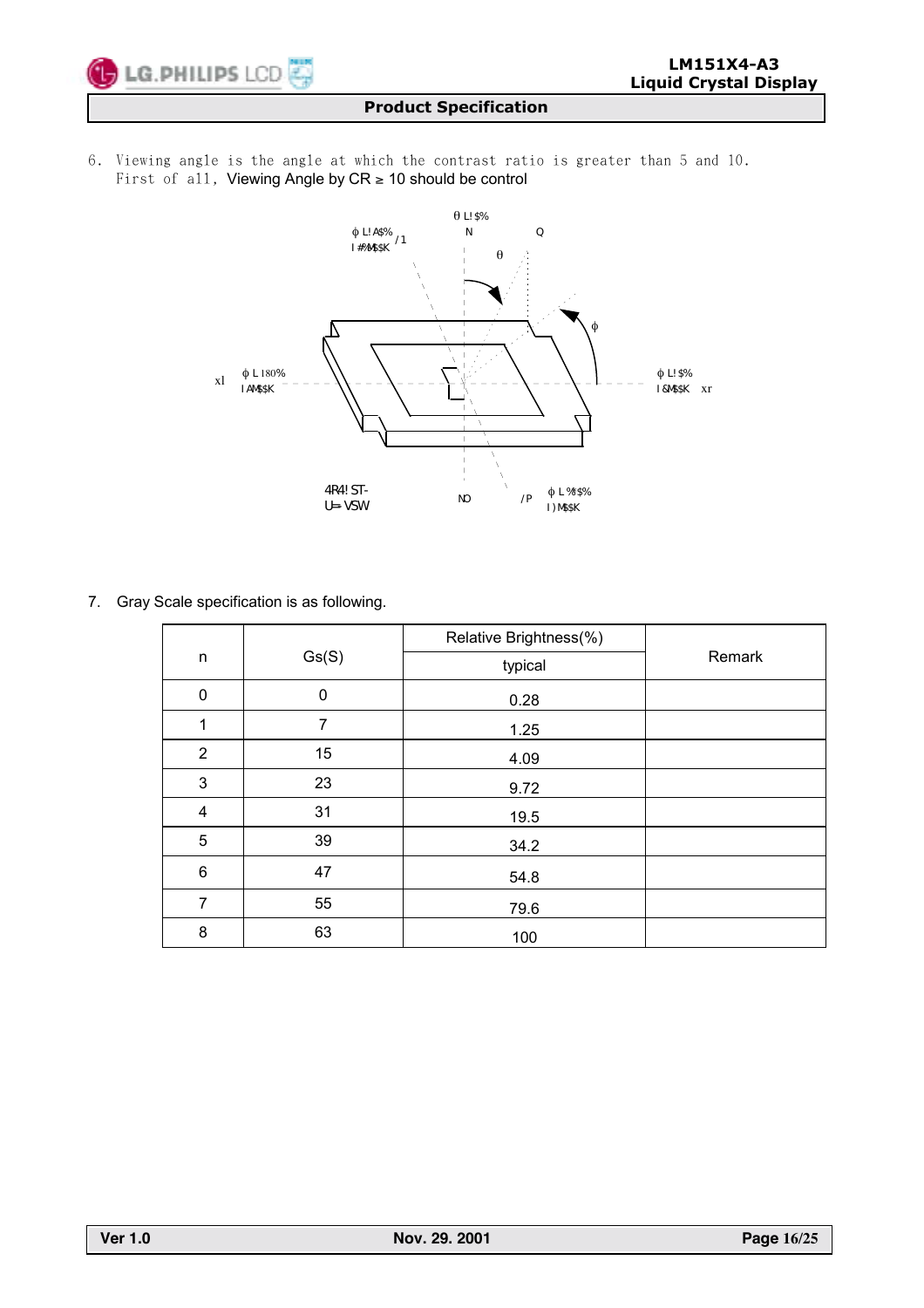## **5. Mechanical Characteristics**

The chart below provides general mechanical characteristics for the model LM151X4-A3 LCD. In addition, the figure below is a detailed mechanical drawing of the LCD. Note that dimensions are given for reference purposes only.

| Parameters                                            | Value                                                              | unit | <b>Notes</b>                        |
|-------------------------------------------------------|--------------------------------------------------------------------|------|-------------------------------------|
| Outside dimensions<br>Horizontal<br>Vertical<br>Depth | 352.0<br>263.5<br>16.0                                             | mm   | Depth:<br>without user<br>connector |
| Bezel area<br>Horizontal<br>Vertical                  | 311.2<br>234.4                                                     | mm   |                                     |
| Active Display area<br>Horizontal<br>Vertical         | 307.2<br>230.4                                                     | mm   |                                     |
| Weight                                                | 1500(typ), 1575(max)                                               | gram |                                     |
| <b>Surface Treatment</b>                              | Hard coating 3H.<br>Anti-glare treatment of the<br>front polarizer |      |                                     |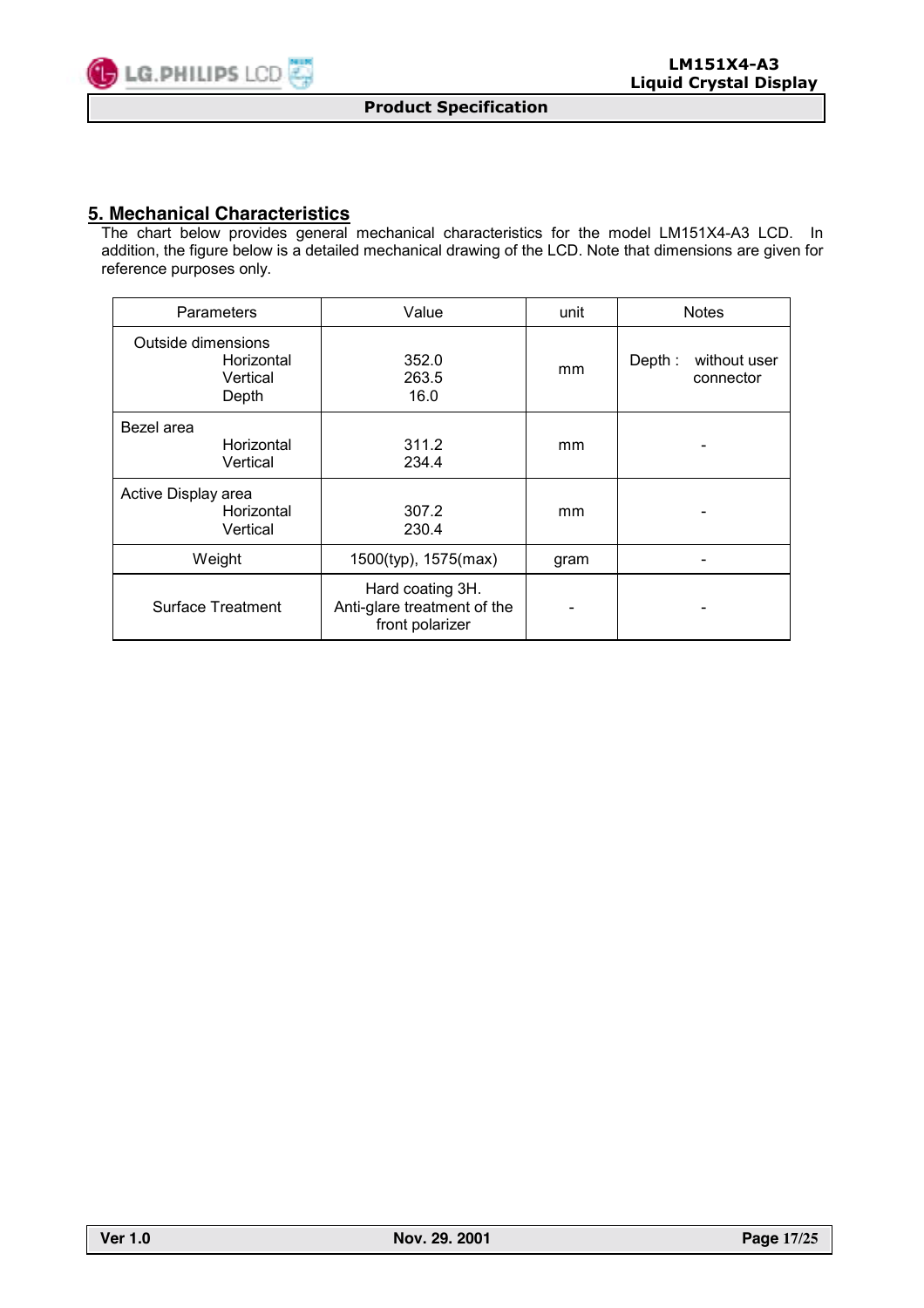

< FRONT VIEW >

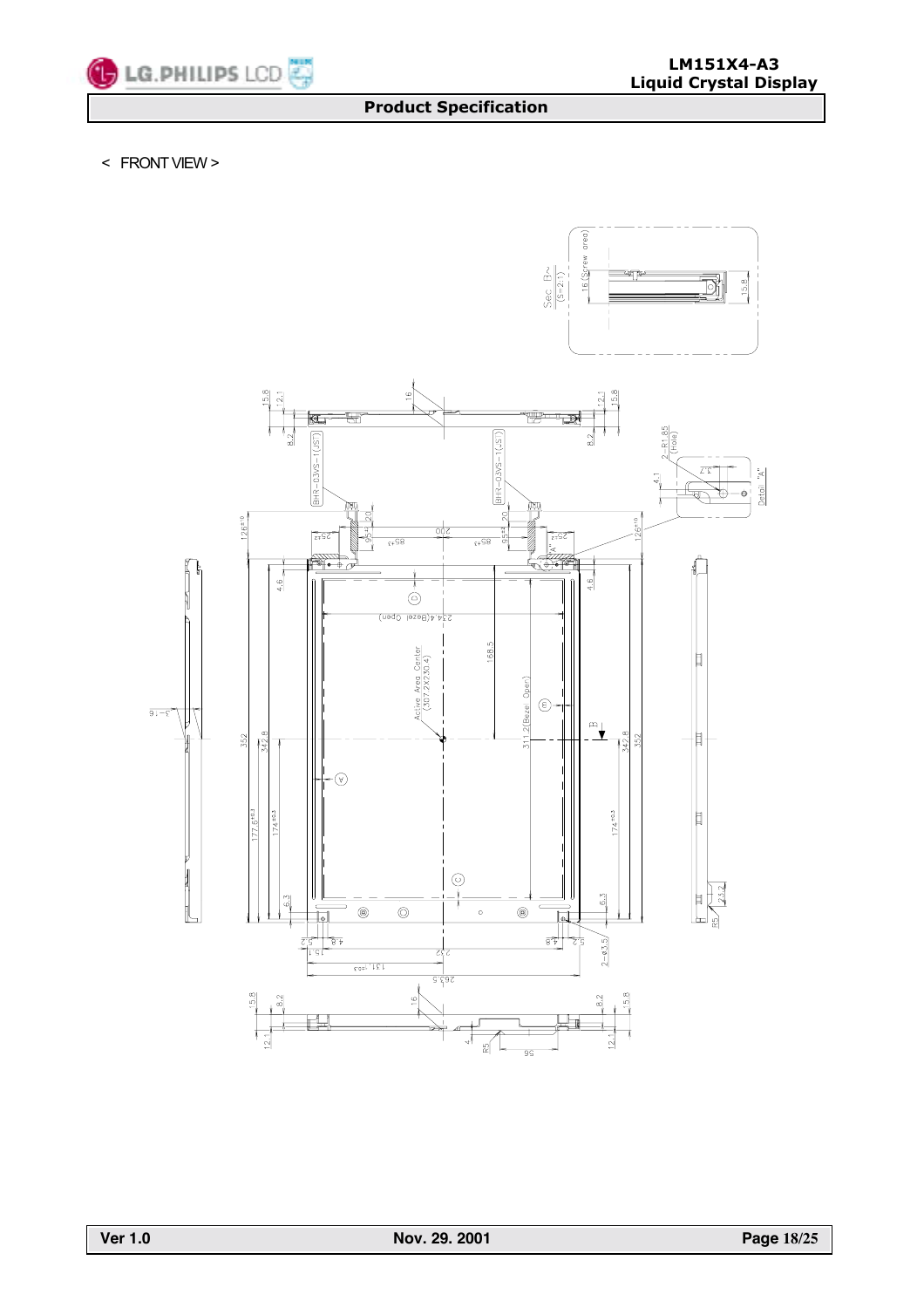

 $RER$  VIEW  $>$ 

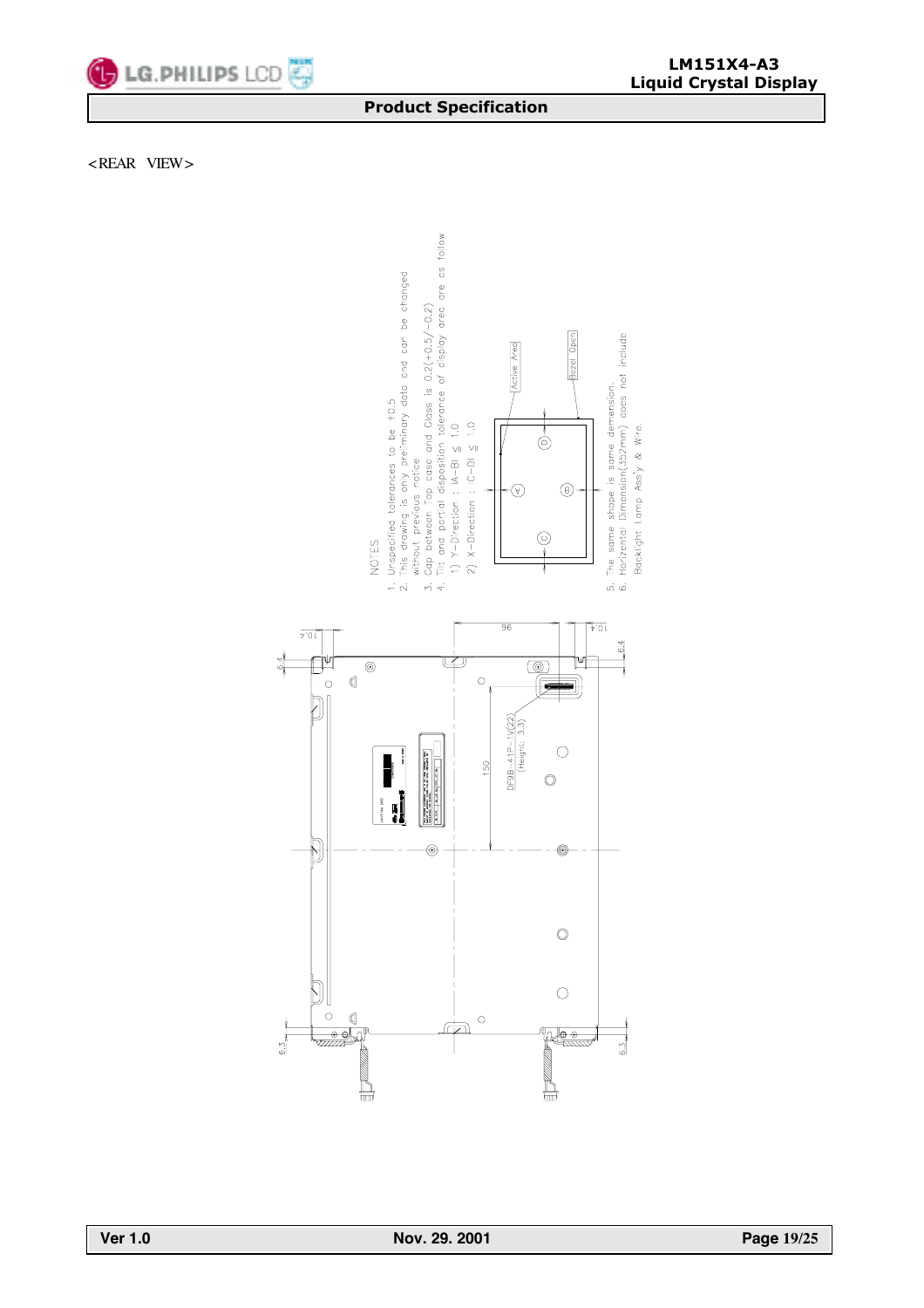# **6. Reliablity**

- Environment test condition

| No.            | <b>Test ITEM</b>                             | Conditions                                                                                                                  |  |  |  |  |  |
|----------------|----------------------------------------------|-----------------------------------------------------------------------------------------------------------------------------|--|--|--|--|--|
| $\mathbf{1}$   | High temperature & Humidity<br>storage test  | Ta = $60^{\circ}$ C, $40\%$ , 240h (under non-condensing)                                                                   |  |  |  |  |  |
| $\overline{2}$ | Low temperature storage test                 | Ta = $-20^{\circ}$ 240h                                                                                                     |  |  |  |  |  |
| 3              | High temperature operation test              | Ta = $50^{\circ}$ 50%RH 240h                                                                                                |  |  |  |  |  |
| 4              | Low temperature & Humidity<br>operation test | Ta = $40^{\circ}$ C, $90\%$ , 240h (under non-condensing)                                                                   |  |  |  |  |  |
| 5              | Humidity Condition operation                 | $10\%RH \sim 90\%RH$                                                                                                        |  |  |  |  |  |
| 6              | Humidity Condition storage                   | $10\%$ RH ~ 90 $%$ RH                                                                                                       |  |  |  |  |  |
| 7              | Vibration test<br>(non-operating)            | Wave form: Sine<br>Vibration level: 1.0G<br>Bandwidth: 10-500Hz<br>Duration: 60min / Axis(X,Y,Z)<br>One time each direction |  |  |  |  |  |
| 8              | Shock test<br>(non-operating)                | Shock level: 120G<br>Waveform : half sine wave, 2ms<br>Direction: ±X, ±Y, ±Z<br>One time each direction                     |  |  |  |  |  |
| 9              | Altitude<br>storage/shipment                 | $0 - 40,000$ feet                                                                                                           |  |  |  |  |  |
| 10             | <b>Thermal Shock</b>                         | 60\$<br>2Hrs<br>25\$<br>5 <sub>min</sub><br>0\$<br>15min<br>$-20$$<br><u>2Hrs</u><br>5min                                   |  |  |  |  |  |

{Result Evaluation Criteria}

 There should be no change which might affect the practical display function when the display quality test is conducted under normal operating condition.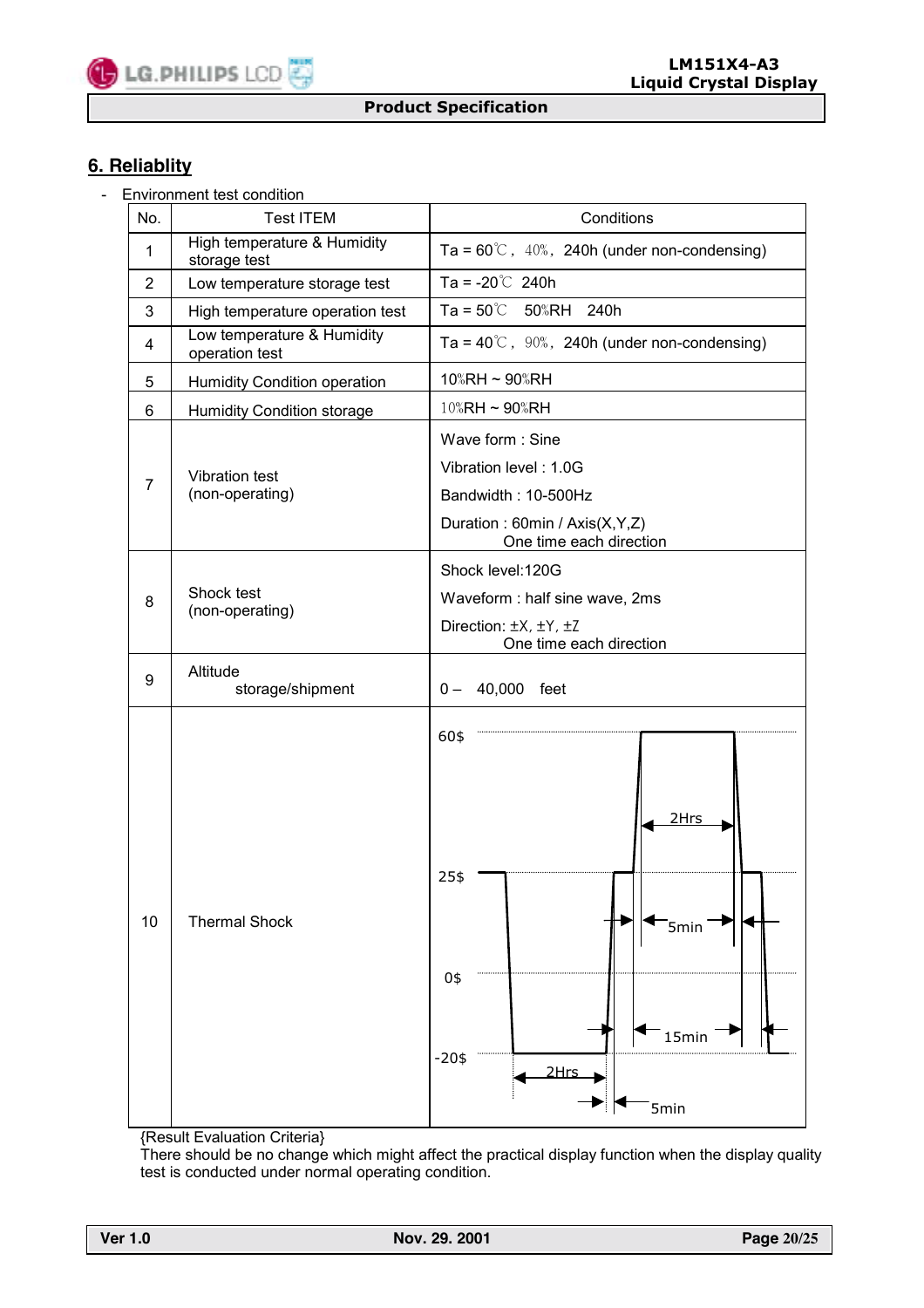# **7. International Standards**

## **7-1. Safety**

- a) UL 1950 Third Edition, Underwriters Laboratories, Inc. Jan. 28, 1995. Standard for Safety of Information Technology Equipment Including Electrical Business Equipment.
- b) CAN/CSA C22.2 No. 950-95 Third Edition, Canadian Standards Association, Jan. 28, 1995. Standard for Safety of Information Technology Equipment Including Electrical Business Equipment.
- c) EN 60950 : 1992 + A1 : 1993 + A2 : 1993 + A3 : 1995 + A4 : 1997 + A11 : 1997 IEC 950 : 1991 + A1 : 1992 + A2 : 1993 + A3 : 1995 + A4 : 1996 European Committee for Electrotechnical Standardization (CENELEC) EUROPEAN STANDARD for Safety of Information Technology Equipment Including Electrical Business Equipment.

# **7-2. EMC**

- a) ANSI C63.4 "Methods of Measurement of Radio-Noise Emissions from Low-Voltage Electrical and Electronic Equipment in the Range of 9kHz to 40GHz." American National Standards Institute(ANSI),1992.
- b) C.I.S.P.R "Limits and Methods of Measurement of Radio Interference Characteristics of Information Technology Equipment." International Special Committee on Radio Interference
- c) EN 55022 "Limits and Methods of Measurement of Radio Interference Characteristics of Information Technology Equipment." European Committee for Electrotechnical Standardization (CENELEC),1988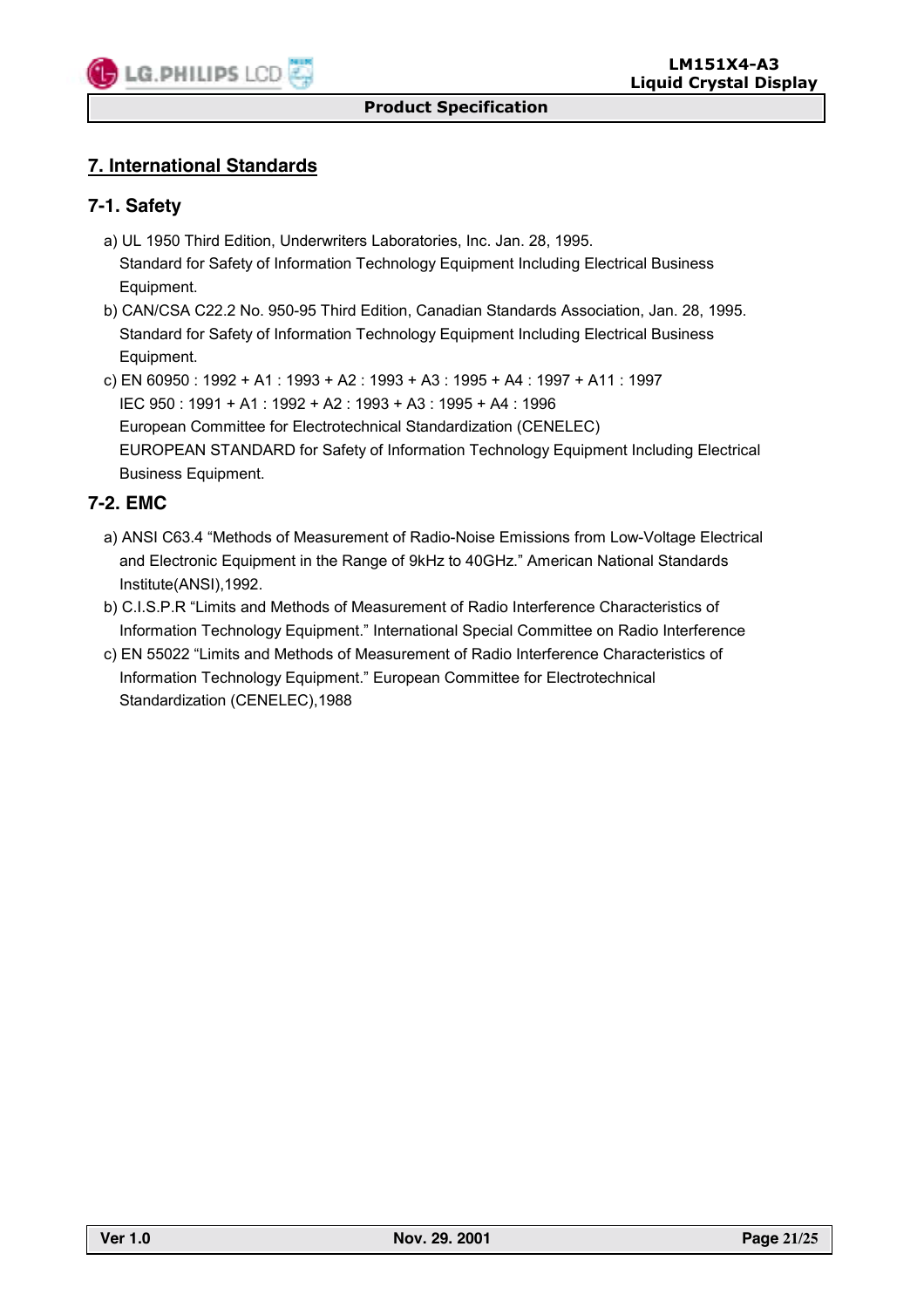

# **8. Packing**

# **8-1. Designation of Lot Mark**

a) Lot Mark



A, B, C : Inch CODE D:YEAR E : MONTH F,G : Panel Code H: Assemblely Code I, J, K, L,M : SERIAL NO.

Note : 1. YEAR

| <b>YEAR</b> | 98 | 99 | 2000 | 2001 | 2002 | 2003 | 2004 | 2005 | 2006 | 2007 | 2008 |
|-------------|----|----|------|------|------|------|------|------|------|------|------|
| Mark        |    |    |      |      |      |      |      |      |      |      |      |

#### 2. MONTH

| <b>MONTH</b> | Jan. | Feb. | Mar. | Apr. | May | Jun. | Jun. | Aug. | Sep. | Oct. | Nov. | Dec. |
|--------------|------|------|------|------|-----|------|------|------|------|------|------|------|
| Mark         |      |      |      |      |     |      |      |      |      |      |      |      |

b) Location of Lot Mark

Serial NO. Is printed on the label. The label is attached to the backside of the LCD module. This is subject to change without prior notice.

# **8-2. Packing Form**

a) Package quantity in one box : 8 pcs

b) Box Size:  $349$ mm $\times$ 338mm $\times$ 440mm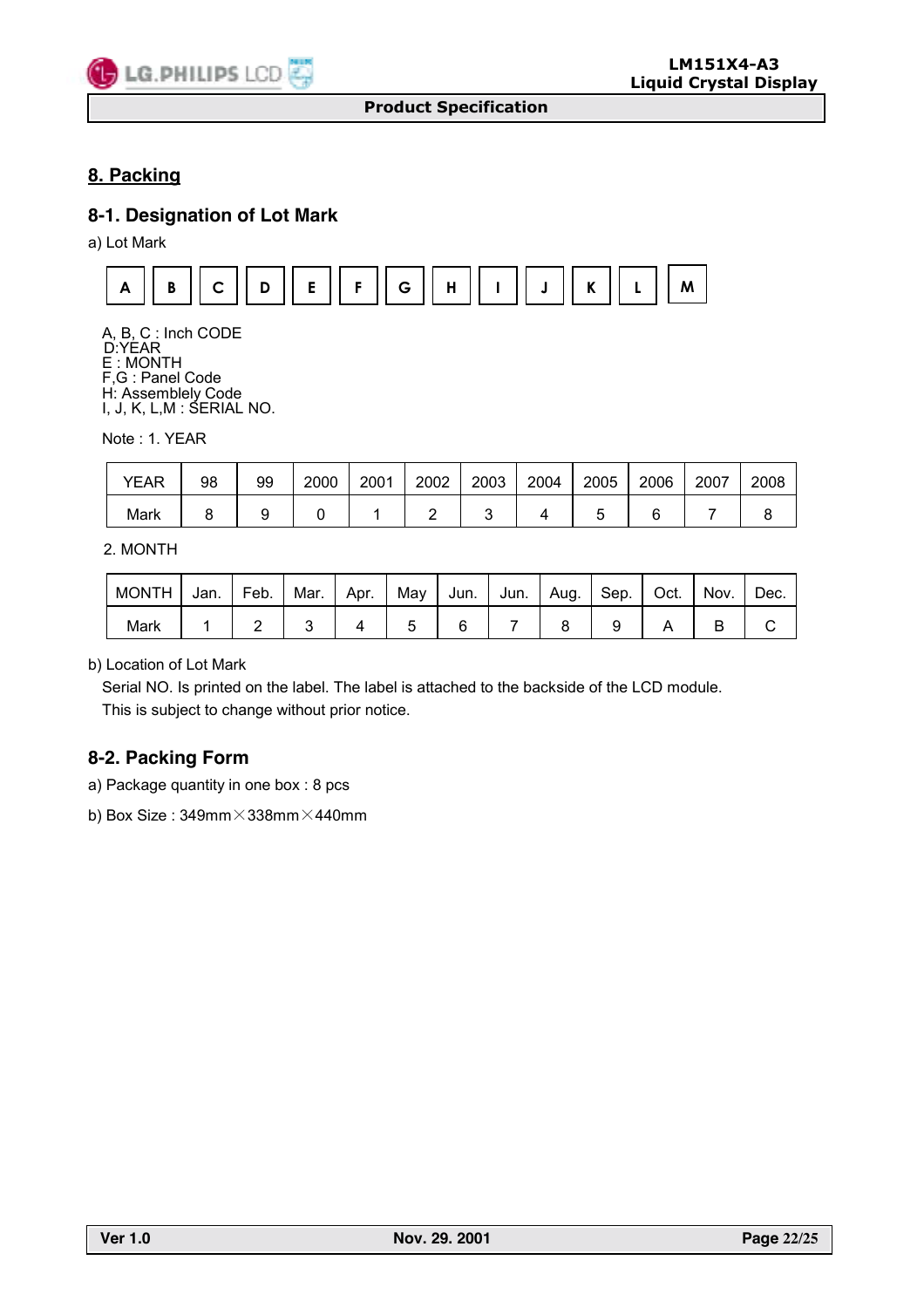

# **Liquid Crystal Display**

### **Product Specification**

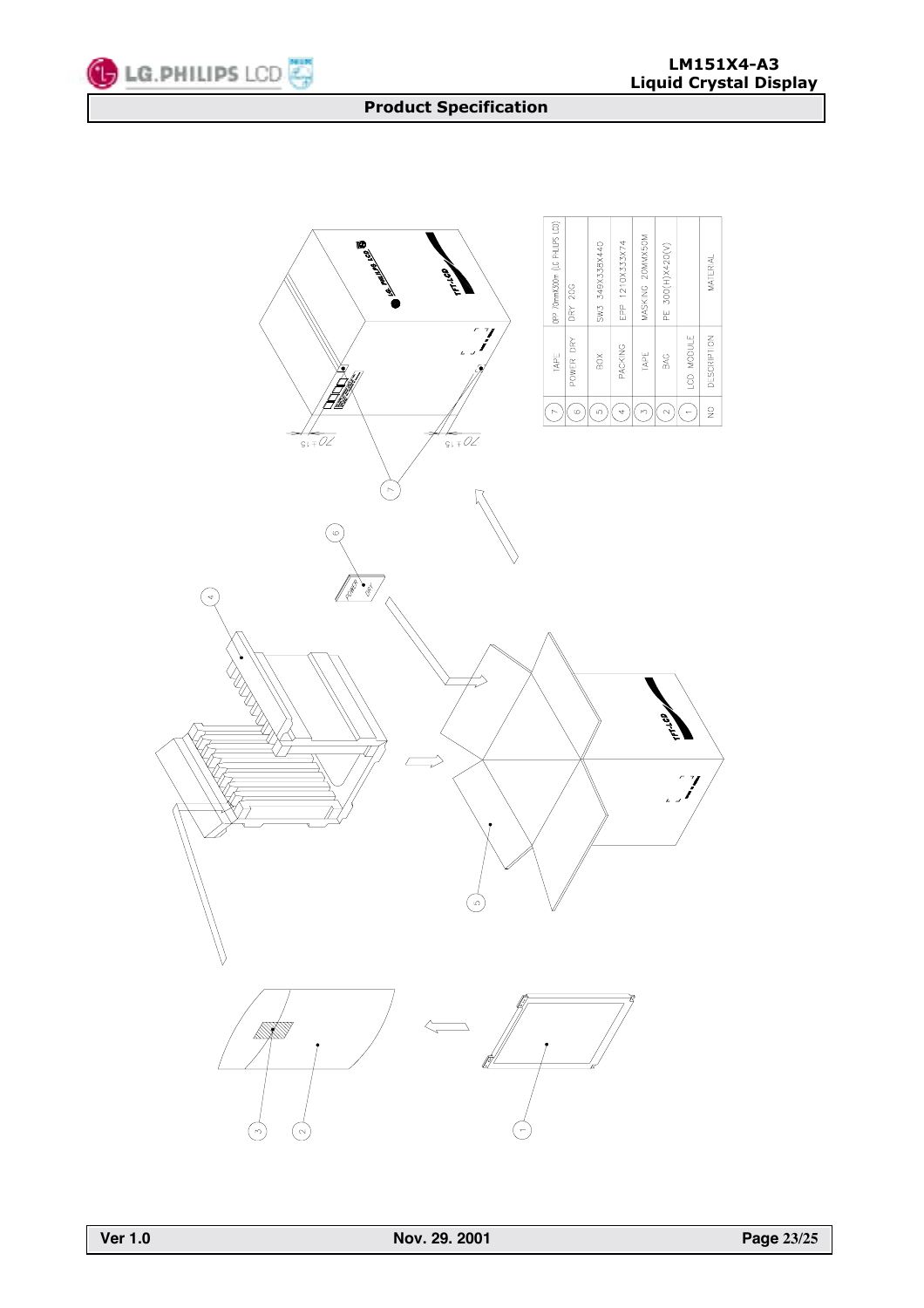

## **9.PRECAUTIONS**

Please pay attention to the followings when you use this TFT LCD module.

## **9.1 MOUNTING PRECAUTIONS**

- (1) You must mount a module using holes arranged in four corners or four sides.
- (2) You should consider the mounting structure so that uneven force (ex. twisted stress) is not applied to the module.

 And the case on which a module is mounted should have sufficient strength so that external force is not transmitted directly to the module.

- (3) Please attach a transparent protective plate to the surface in order to protect the polarizer. Transparent protective plate should have sufficient strength in order to resist external force.
- (4) You should adopt radiation structure to satisfy the temperature specification.
- (5) Acetic acid type and chlorine type materials for the cover case are not desirable because the former generates corrosive gas of attacking the polalizer at high temperature and the latter causes circuit break by electro-chemical reaction.
- (6) Do not touch, push or rub the exposed polarizers with glass, tweezers or anything harder than HB pencil lead. And Please do not rub with dust clothes with chemical treatment. Do not touch the surface of polarizer for bare hand or greasy cloth. (Some cosmetics are detrimental to the polarizer.)
- (7) When the surface becomes dusty, please wipe gently with absorbent cotton or other soft materials like chamois soaked with petrolium benzene. Normal-hexane is recommended for cleaning the adhesives used to attach front / rear polarizers. Do not use acetone, toluen and alcohol because they cause chemical damage to the polarizer.
- (8) Wipe off saliva or water drops as soon as possible. Their long time contact with polarizer causes deformations and color fading.
- (9) Do not open the case because inside circuits do not have sufficient strength.

## **9.2 OPERATING PRECAUTIONS**

- (1) The spike noise causes the mis-operation of circuits. It should be lower than following voltage :  $V = \pm 200$ mV (Over and under shoot voltage).
- (2) Response time depends on the temperature. (In lower temperature, it becomes longer.)
- (3) Brightness depends on the temperature. (In lower temperature, it becomes lower.) And in lower temperature, response time (required time that brightness is stable after turned on ) becomes longer.
- (4) Be careful for condensation at sudden temperature change. Condensation makes damage to polarizer or electrical contacted parts. And after fading condensation, smear or spot will occur.
- (5) When fixed patterns are displayed for a long time, remnant image is likely to occur.
- (6) A module has high frequency circuit. If you need to shield the electromagnetic noise, please do in yours. When a Back-light unit is operating, it sounds. If you need to shield the noise, please do in yours.